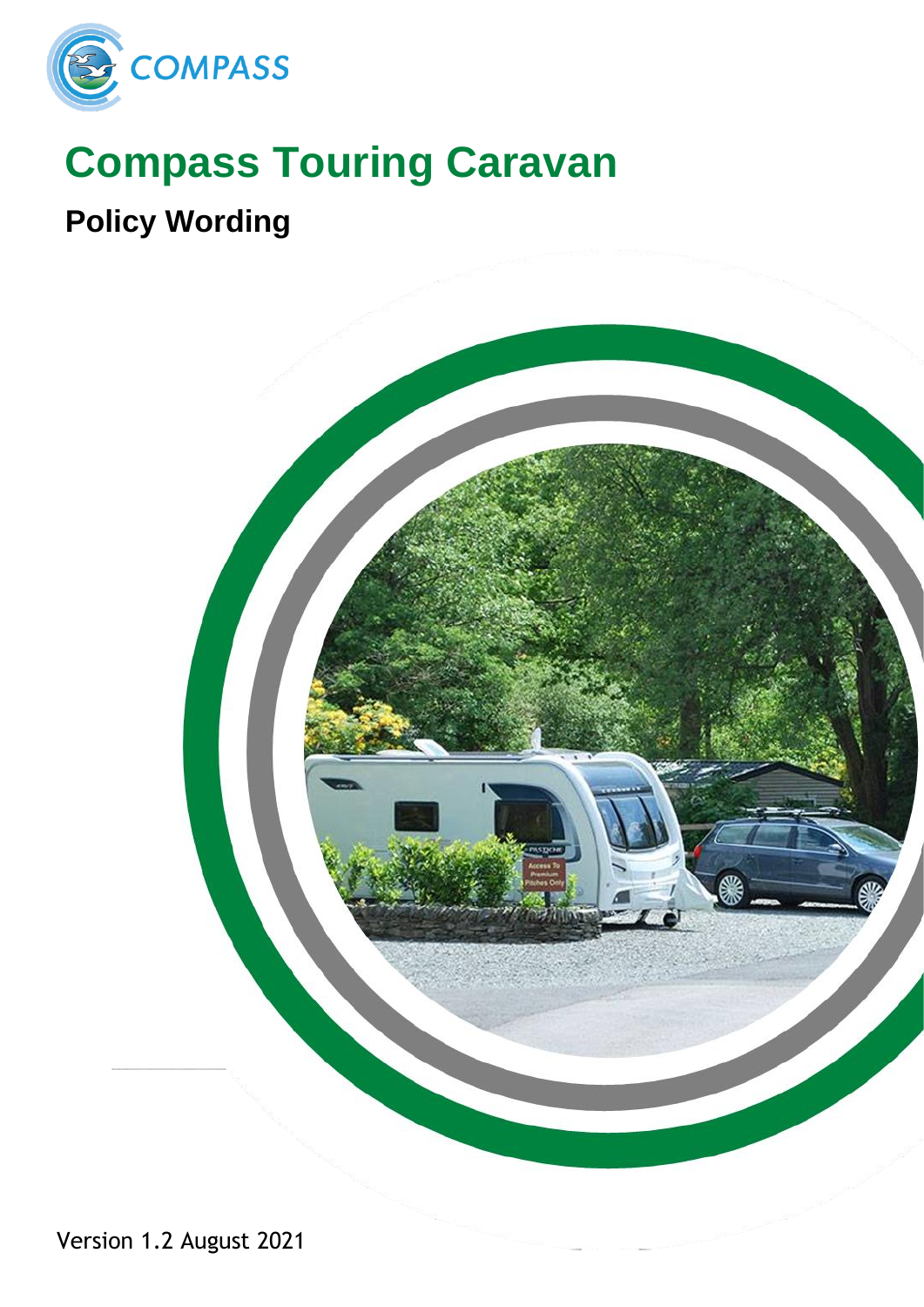

## <span id="page-1-0"></span>**Welcome**

Thank you for insuring your Touring Caravan with Compass

We have over 40 years' experience as a specialist insurance provider, so you may rest assured that your insurance is in very safe hands.

This policy wording document applies to our Compass Touring Caravan product.

Please make sure you read your documents carefully as they clarify exactly what your insurance cover does and does not include and what special terms, conditions, exclusions and endorsements may apply.

It is vital that you check that your insurance policy meets your specific insurance needs. If it does not, please let us know as soon as possible.

Please note that no insurance policy can cover every eventuality. We are committed to supporting you as best we can, but we also require you to take reasonable steps to keep your caravan safe and in a sound condition.

If you have any questions, or your policy does not meet your insurance needs, please contact our friendly, experienced customer services team. We are here for you 7 days a week, as follows:

| 1 April to 31 October:<br>1 November to 31 March: | Monday to Friday 8am to 7pm Weekends 10am to 4pm<br>Monday to Friday 8am to 5pm Weekends 10am to 1.30pm |  |
|---------------------------------------------------|---------------------------------------------------------------------------------------------------------|--|
| Tel:<br>0344 2740277                              |                                                                                                         |  |

**Email:** enquiries@compass.co.uk **Post:** Compass Insurance, 7 Pullman Court, Great Western Road, Gloucester, GL1 3ND **Web:** [www.compass.co.uk](http://www.compass.co.uk/)

Thanks again for choosing Compass.

**Karen Stacey** Managing Director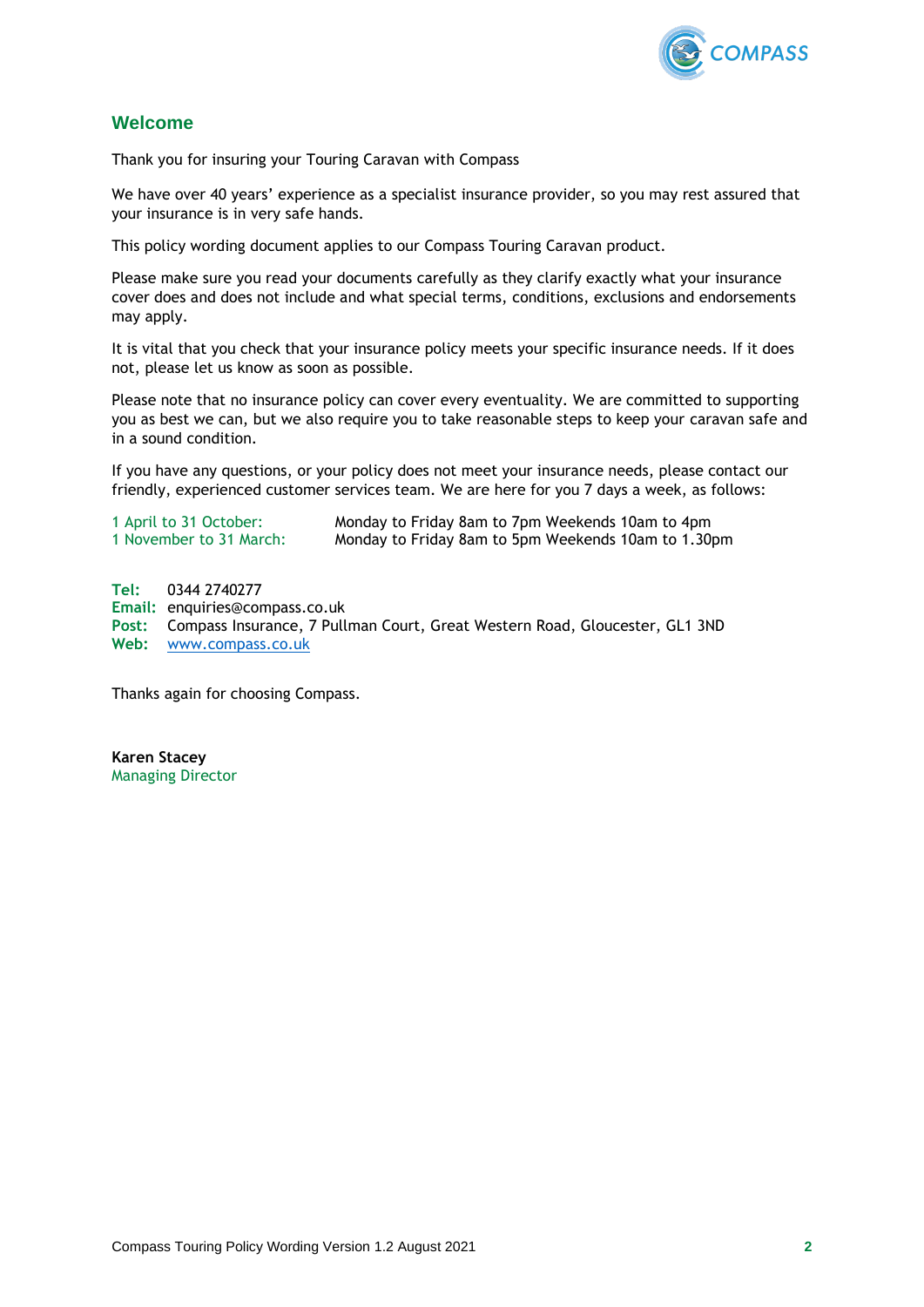

## <span id="page-2-0"></span>**Contents**

| Welcome, and thank you for insuring your park home with Compass |    |
|-----------------------------------------------------------------|----|
| Contents                                                        | 3  |
| About your policy                                               | 4  |
| About us - Compass Insurance                                    | 4  |
| About your Insurer - Accelerant Insurance Limited               | 4  |
| Your right to cancel this policy                                | 5  |
| Our rights to cancel this policy                                | 5  |
| Information you have given us                                   | 5  |
| Changes to your information                                     | 6  |
| Making a claim                                                  | 7  |
| Notice of a claim being made against you                        | 7  |
| How to make a complaint                                         | 8  |
| <b>Policy Definitions</b>                                       | 9  |
| Section 1 - Damage to Structure and Contents                    | 11 |
| <b>Standard Cover</b>                                           | 11 |
| <b>Additional Covers</b>                                        | 13 |
| <b>Settling Claims</b>                                          | 14 |
| Section 2 - Your Liability to Others                            | 15 |
| <b>Policy Exclusions</b>                                        | 16 |
| <b>Policy Conditions</b>                                        | 18 |
| Important information                                           | 19 |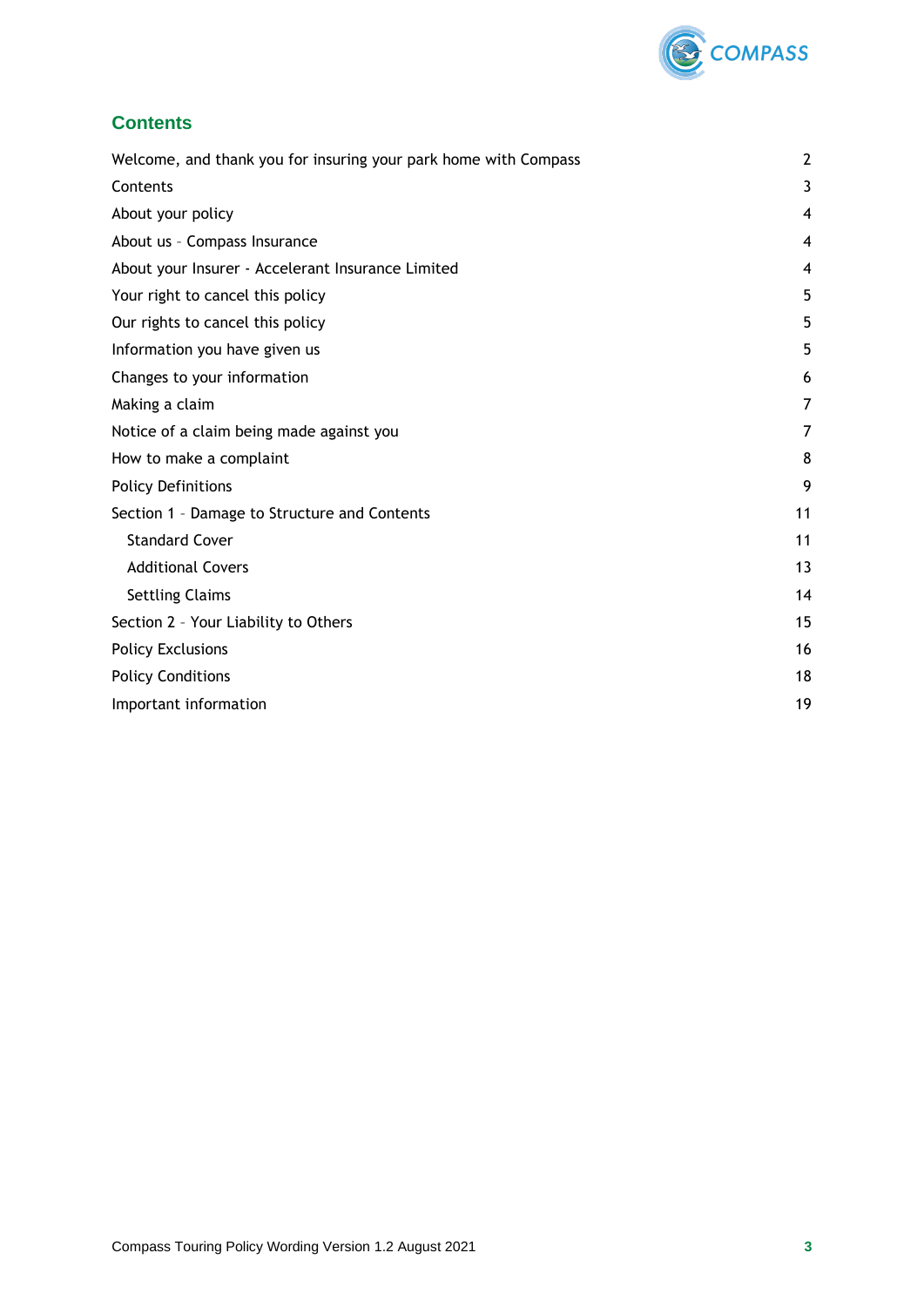

## <span id="page-3-0"></span>**About your policy**

This policy is a contract between you (the person/s named as the "insured" in your policy schedule) and Accelerant Insurance Limited. It is based on the information you gave us when you applied for your insurance cover, and your agreement to pay the premium.

Your policy is made up of this policy wording, your insurance schedule, any important information provided to you with your policy documentation and any changes made to your policy during the period of insurance (any mid-term changes to your policy will be documented and sent to you).

All of these documents work together as a single contract to determine exactly what your insurance cover does and does not include and what special terms, conditions, exclusions and endorsements may apply.

Insurance does not cover Your property against everything that can happen, so please read the whole document carefully. It is arranged in different sections. It is important that you understand:

- The cover you have requested and that we have provided
- What this policy covers and any exclusions
- Your duty under this policy and any requirements we have
- You keep this policy in a safe place.

If You have any concerns, You should contact Us.

#### <span id="page-3-1"></span>**About us – Compass Insurance**

Your policy is administered by Compass Insurance, a trading name of Binnacle Insurance Services Limited. Binnacle Insurance Services Limited is Registered in England and Wales, No. 11429456.

Registered Office: 7 Pullman Court, Great Western Road, Gloucester, GL1 3ND. Binnacle Insurance Services Limited is authorised and regulated by the Financial Conduct Authority (Financial Services Register No. 820727).

To find out more information about the products and services Compass offers and who we work with, please see our Terms of Business Document.

#### <span id="page-3-2"></span>**About your Insurer - Accelerant Insurance**

Your policy is underwritten by Accelerant Insurance Europe SA, Bastion Tower, Level 20, Place du Champ de Mars 5, 1050 Brussels.

Accelerant Insurance Europe SA is a company registered in Belgium (Company number 0758.632.842) with registered office at Bastion Tower, Level 20, Place du Champ de Mars 5, 1050 Brussels

Accelerant Insurance Europe SA is an insurance company authorised by the National Bank of Belgium and regulated by the Financial Services and Markets Authority (FSMA) (Ref. 3193). Deemed authorised by the Prudential Regulation Authority. Subject to regulation by the Financial Conduct Authority and limited regulation by the Prudential Regulation Authority. The nature and extent of consumer protections may differ from those for firms based in the UK. Details of the Temporary Permissions Regime, which allows EEA-based firms to operate in the UK for a limited period while seeking full authorisation, are available on the Financial Conduct Authority's website.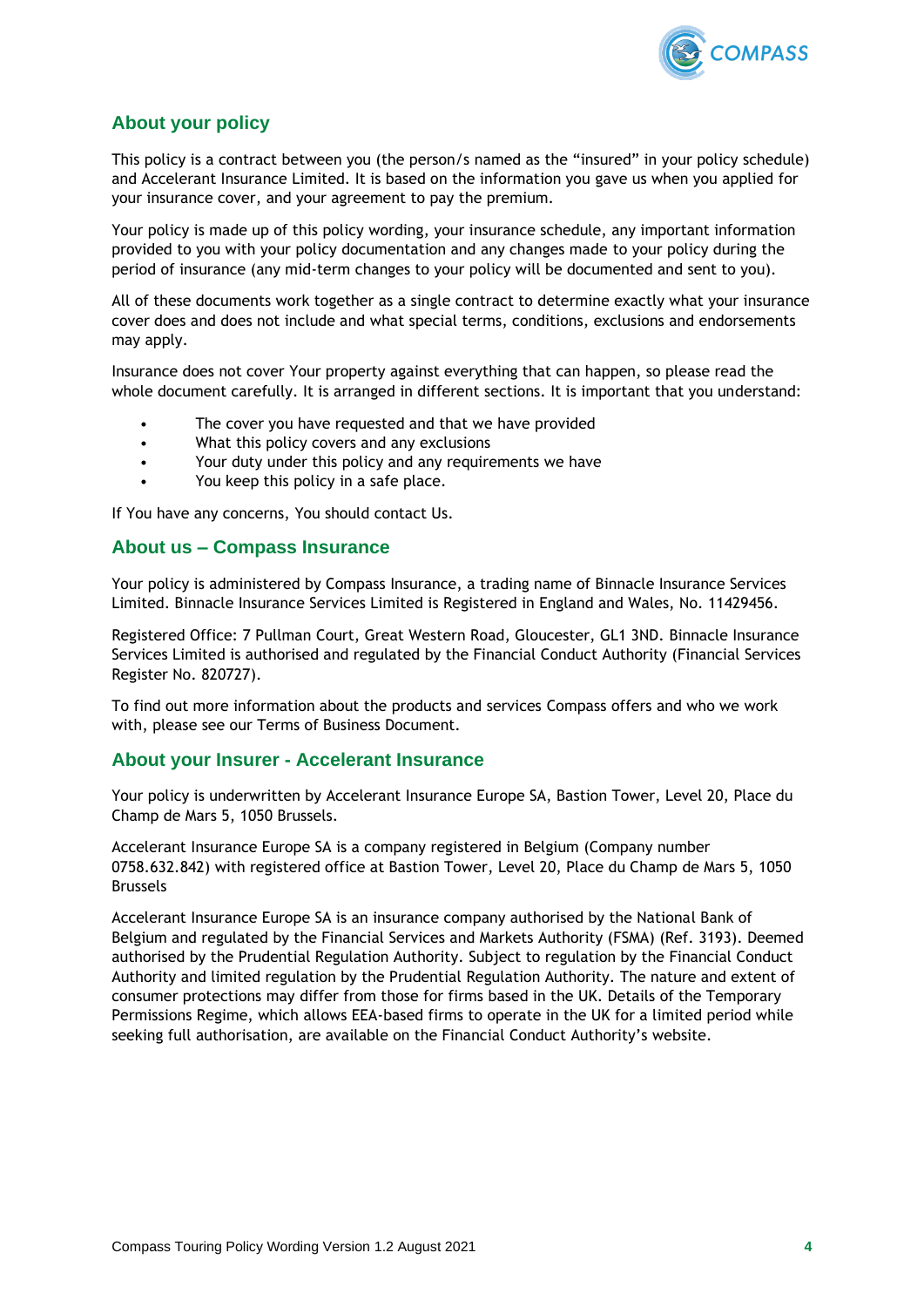

## <span id="page-4-0"></span>**Your right to cancel this policy**

You can cancel your Compass Insurance Policy at any time via our customer services team.

You have a statutory right to cancel your policy within 14 days of the start of the policy.

If you wish to cancel, and your insurance cover has not commenced, you will be entitled to a full refund of the premium paid.

If you cancel within 14 days of inception or renewal of your policy then, providing no claim has been made we will refund all your premium less a charge for the number of days for which cover has been given and any administration fee mentioned in our Terms of Business document.

If cover has been in place for more than 14 days and no claim has been made, we will retain an amount of the premium paid proportionate to the time you were on cover and will refund the balance. Any admin fees mentioned in our Terms of Business document may also be payable.

If you have received a claims payment, have made a claim, or an incident likely to give rise to a claim has occurred during the current period of insurance, no refund of your premium or any administration fee will be given. If you're paying for your premium in monthly instalments you must continue with the instalment payments until the renewal date. Alternatively, we will deduct outstanding instalments from any claim payment that may be due to you.

## <span id="page-4-1"></span>**Our rights to cancel this policy**

Where there is a valid reason for doing so, we may cancel the policy at any time, giving no less than 14 days' written notice to you at your known address. Valid reasons may include:

- Non-payment of premium or instalment payments
- Where we reasonably suspect fraud
- Threatening and abusive behaviour
- Failure to provide complete and accurate information
- Non-compliance with policy terms and conditions.

If any premium due is paid in full before the notice period expires, the cancellation will be withdrawn.

If we cancel your policy and you had paid the premium in full, you will be entitled to a refund proportionate to the unexpired period of cover detailed in your schedule. However, if a loss giving rise to a claim occurs prior to the cancellation date, no refund on your premium will be given.

If We cancel under General Condition – Economic, Financial or Trade Sanctions no refund of premium will be due to you for the unexpired Period of Insurance.

## <span id="page-4-2"></span>**Information you have given us**

It is important to make sure the information you provide us is correct and accurate as this may affect the validity of the policy and your ability to make a claim. You must let us know if your circumstances change as this could affect your policy and the cover in place.

The Consumer Insurance (Disclosure and Representations) Act 2012 states that you are required to take care to:

- Supply complete and accurate answers to all the questions we ask as part of your application.
- To make sure that all information supplied as part of your application for cover is correct to the best of your knowledge.
- To let us know of any changes to the answers you provided as part of your application as soon as possible.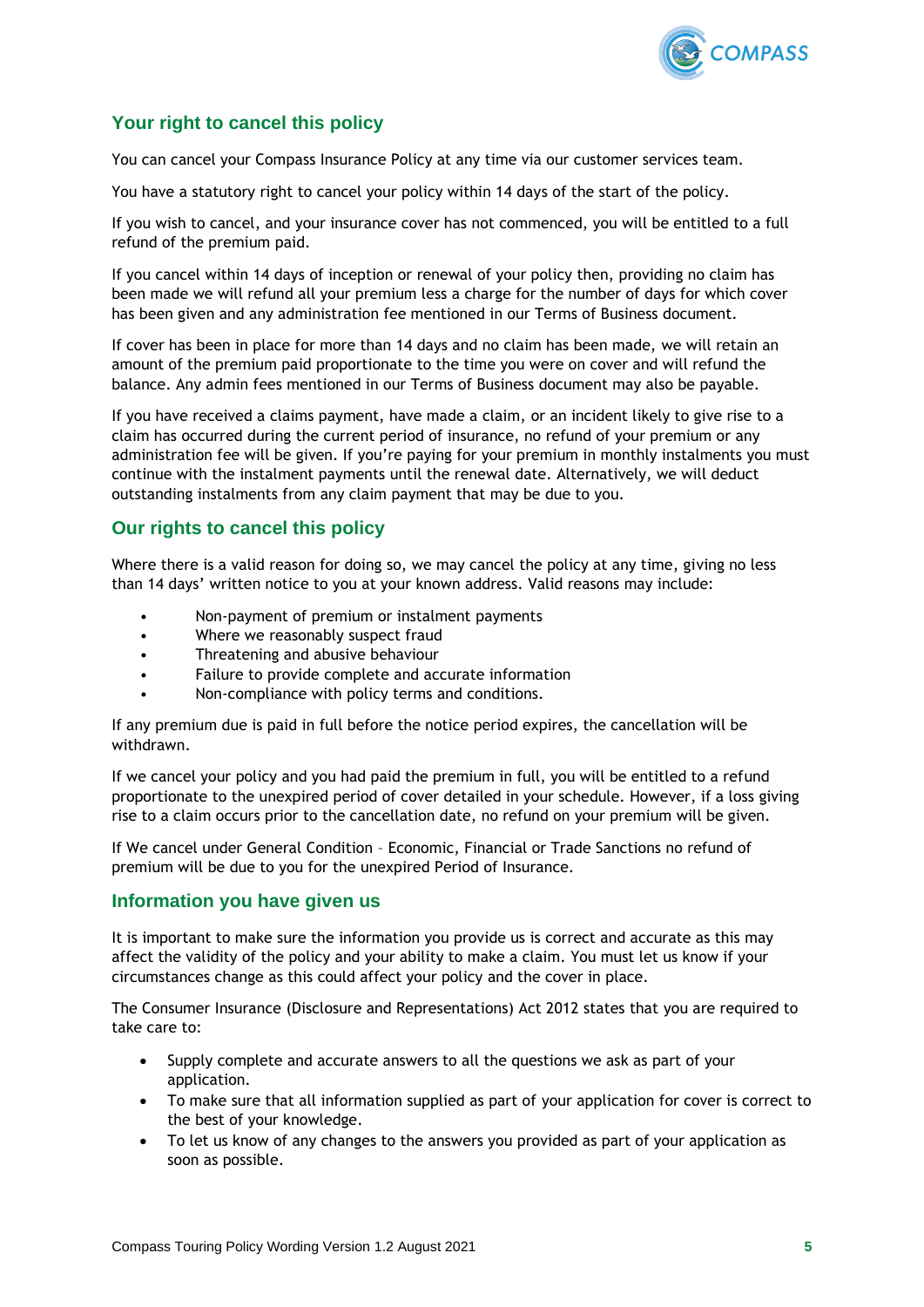

If you fail to provide answers in line with the above requirements or if you do not notify us of a change in your circumstances we may take the following action with regards to the policy:

- We may refuse to pay any claim or the claim may not be paid in full, or
- We may cancel your policy, or
- We may revise the terms and cover of your policy.

## <span id="page-5-0"></span>**Changes to your information**

If any of the information on your insurance schedule changes, please let us know as soon as possible. Changes to your circumstances will not be insured unless we've agreed to provide cover, have issued a new insurance schedule, and have charged or refunded any change in your premium.

Changes you must advise us of include, but are not limited to:

- Changes to the replacement value of your structure and/or contents
- Any improvements or changes made to your Caravan
- A change in the storage location for your Caravan
- The replacement of your Caravan with a new model
- A change your contact details such as postal or email address.

If you do not advise us of any changes to your circumstances we will determine if your failure has been deliberate, reckless or careless and your policy may be affected in accordance with the "Information you have given us" clause above. If your change means that we can no longer provide cover, we will give you notice of cancellation in accordance with the policy clause "Our rights to cancel this policy" above.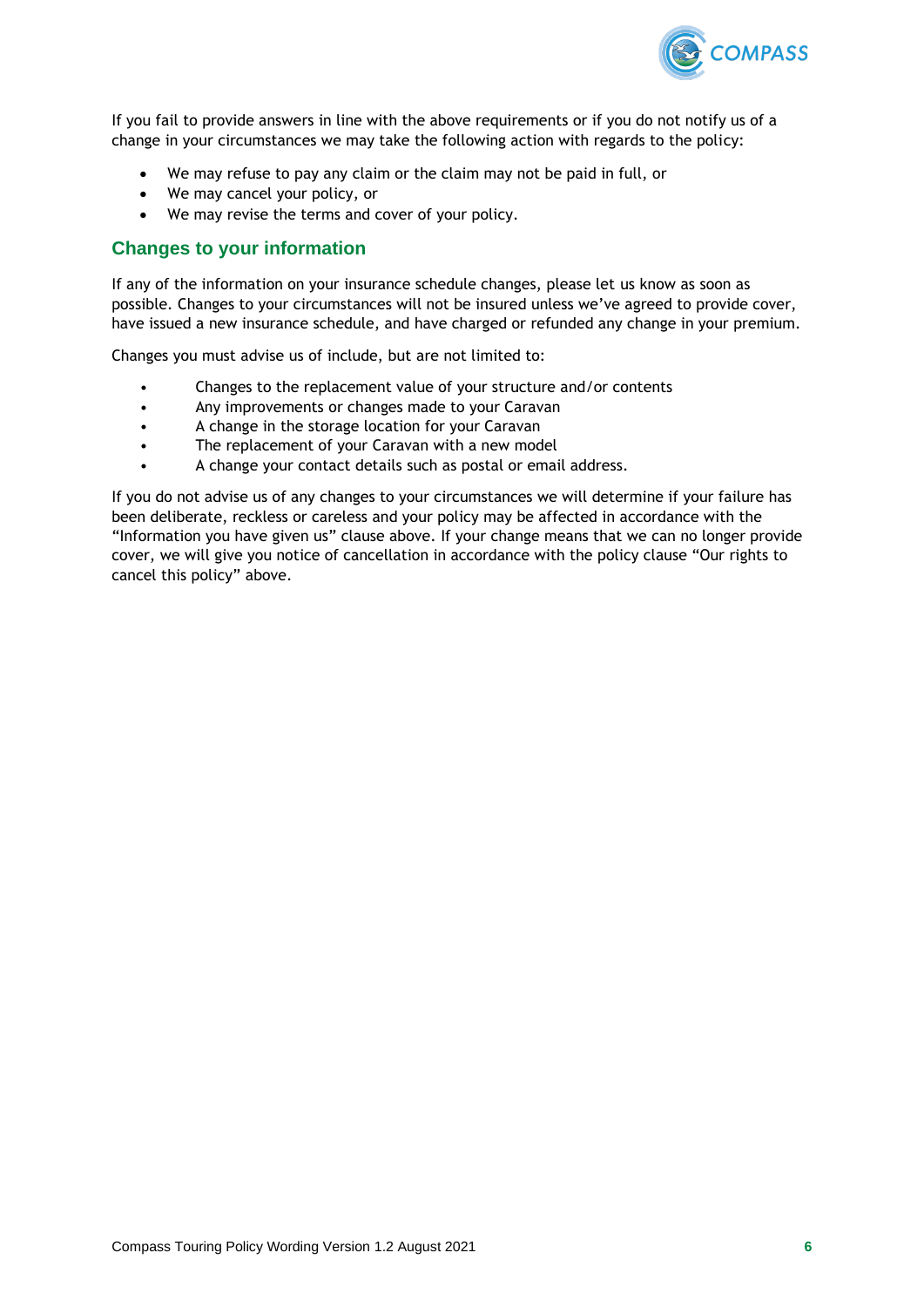

## <span id="page-6-0"></span>**Making a claim**

In the event of an accident or incident you should take any immediate action you feel is necessary to protect yourself/your family, your structures and contents from further damage/loss as long as it is safe to do so – e.g. disconnect from any utilities supply or gas bottles

If a crime has occurred, you will need to obtain a crime reference number from the Police.

As soon as you can, please then get in touch with our claims team with the details of what has occurred. Our claims helpline operates 24 hours a day every day:

Compass Claims

Oakleigh House, 14 – 16 Park Place, Cardiff, CF10 3DQ.

Tel: 0345 604 9860.

Email: [compassclaims@uk.sedgwick.com](mailto:compassclaims@uk.sedgwick.com)

We may request certain information and will advise what further action should be taken and whether you need to provide (at your own expense) any further details. We may also need to arrange a visit and an inspection. If any structures need to be reinstated, you may need to provide plans, specifications etc. to enable the insurer to deal with the claim. When dealing with a claim, the Insurer has the right to:

- enter any structures where damage/loss has occurred and to take and keep possession of the insured property and (at their discretion) deal with the salvage. Your property remains yours at all times and neither we nor the insurer will take ownership of, accept liability for, sell or dispose of any of your property unless agreed with you in writing.
- To undertake proceedings in your name and on your behalf to recover compensation or secure payment from any third party in respect of anything covered by the policy
- To pay You the maximum sum payable under any cover (but deducting in such case any sum or sums already paid) or any lesser sum for which a claim or claims can be settled and the Insurer shall then be under no further liability except for the payment of costs and expenses (whether recovered from You by any claimant or incurred with the written consent of the Insurer) incurred prior to the date of such payment of such maximum sum or such lesser sum as the case may be and for which the Insurer may be responsible under the Policy

## <span id="page-6-1"></span>**Notice of a claim being made against you**

If you receive notice that you or your family are being held responsible for an accident or incident, please do not admit responsibility, but advise us as soon as possible, supplying full details in writing. Please also forward any related legal documentation or correspondence you receive immediately, for example any claim form, writ, or summons, without answering it.

It is important that you do not negotiate, pay, settle, admit or repudiate any claim without our written consent and that you give all necessary practical information and assistance to enable the Insurer to settle or resist any claim, or to institute proceedings. Failure to comply with any of the above could seriously prejudice your position and may result in the insurer refusing to consider the claim.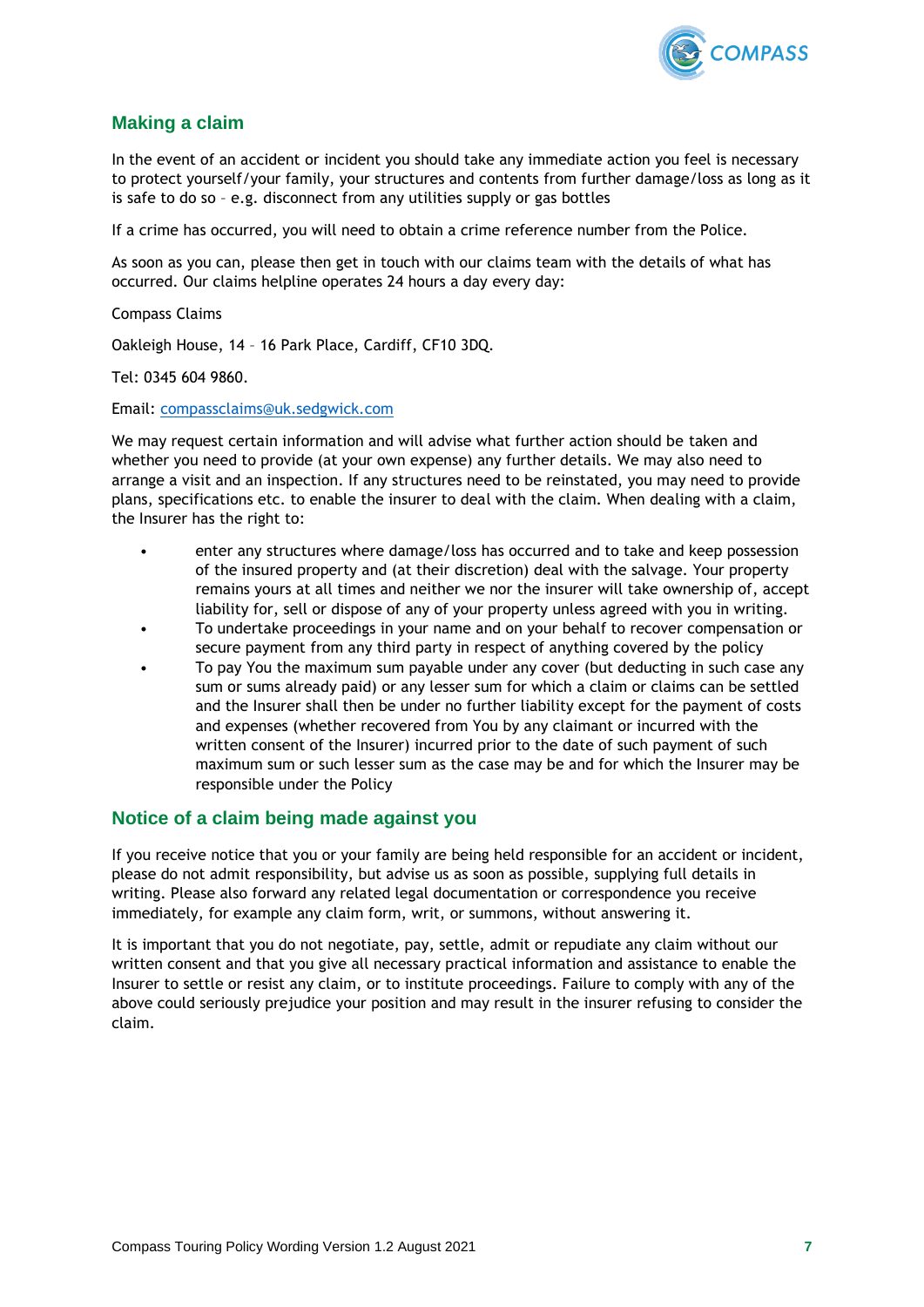

## <span id="page-7-0"></span>**How to make a complaint**

It is always Our intention to provide a first-class standard of service. However, if You have any cause for concern or wish to make a complaint, You should contact:

Compass Insurance

7 Pullman Court Great Western Road Gloucester GL1 3ND

Telephone: 0344 274 0277

Email: [complaints@compass.co.uk](mailto:complaints@compass.co.uk)

If You remain dissatisfied with the way in which your complaint has been handled, or You have not received a final response within eight (8) weeks, You may have the right to refer Your complaint to the Financial Ombudsman Service at:

The Financial Ombudsman Service Exchange Tower London E14 9SR

Telephone Number: (0800) 0234 567 or (0300) 1239 123.

Email: [complaint.info@financial-ombudsman.org.uk](mailto:complaint.info@financial-ombudsman.org.uk)

You can also visit their website at www.financial-ombudsman.org.uk for further information.

Whilst we are bound by the decision of the Financial Ombudsman Service, You are not. Following this complaint procedure does not affect Your right to take legal action.

#### **Financial Services Compensation Scheme (FSCS)**

Your Insurer is covered by the FSCS. You may be entitled to compensation from the FSCS if they are unable to meet their obligations to You under this Policy. This depends on the type of insurance and the circumstances of the claim.

Further information about the FSCS is available on their website at www.fscs.org.uk.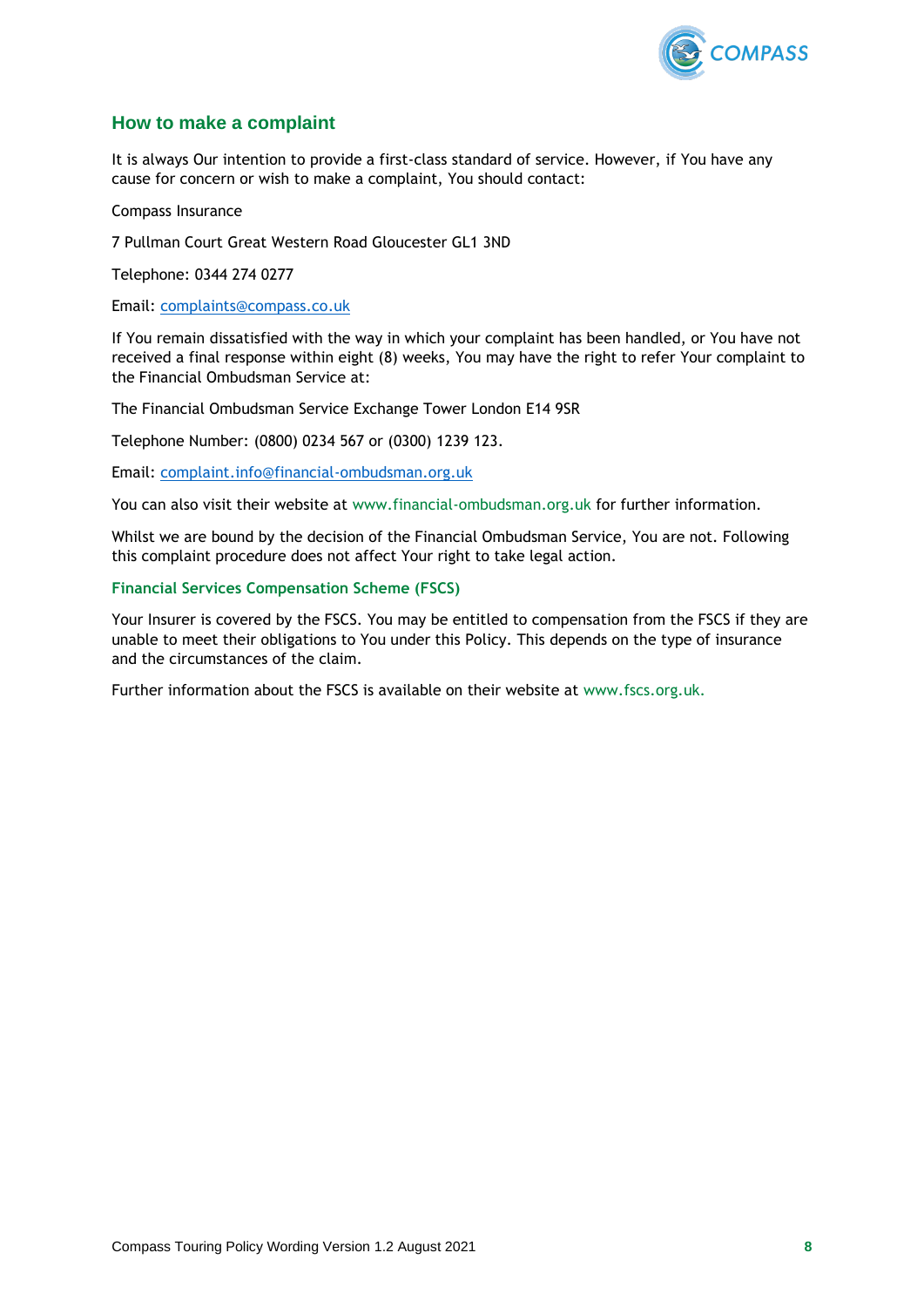

## <span id="page-8-0"></span>**Policy Definitions**

Wherever the following words appear in this document they will have the following meanings:

#### **Act of Terrorism**

An act, including the use of force or violence and or the threat thereof, of any person or groups of persons, whether acting alone or on behalf of or in connection with any organisations or governments, committed for political, religious, ideological or similar purposes including the intention to influence any government and or to put the public, or any section of the public, in fear.

#### **Accidental Damage**

An unintentional, one-off incident that causes unexpected and non-deliberate damage.

#### **Awning**

A sheet of canvas or other material on a framework that can be attached to Your Caravan to provide shelter from the rain or sun.

#### **Business Use**

The use of the Caravan or Contents as part of a business or trade. Including the use of the Caravan for storage of any trade or business stock

#### **Caravan**

The structure of the caravan, trailer tent or folding caravan stated in the Schedule including any fixtures and fittings included in the manufacturer's original specification or permanent fixtures and fittings fitted after manufacture accepted by Us.

The Caravan does not include any Awning or Equipment as defined in this policy.

#### **Contents**

Household goods and personal property which belong to You and Your Family which are contained within the touring caravan, attached to the Caravan or designed to be worn or carried on or about the person.

Contents do not include permanent fixtures and fittings, any living creature, any stock or samples held for business or trade, Credit Cards, e-reader, games consoles, laptop computers, Money, mobile phones, pedal cycles, tablet computers, Valuables, windsurfers and canoes.

#### **Equipment**

Caravan or camping equipment You take with You whilst away in Your Caravan, including portable motor movers, gas bottles and any security devices fitted to Your Caravan.

#### **Endorsement**

A variation in the terms (or change of details) of Your Policy that can extend or restrict cover.

#### **Excess**

The amount You will have to pay towards each separate claim.

#### **Home**

The buildings, outbuildings and land within the boundaries of Your permanent residence, excluding communal parking areas and any public road or highway.

#### **In Use**

When You or Your Family are using or visiting Your Caravan for holiday purposes or when the caravan is attached to a towing vehicle. This includes, the 24 hour, period immediately prior to and returning from You or Your Family using or visiting Your Caravan for holiday purposes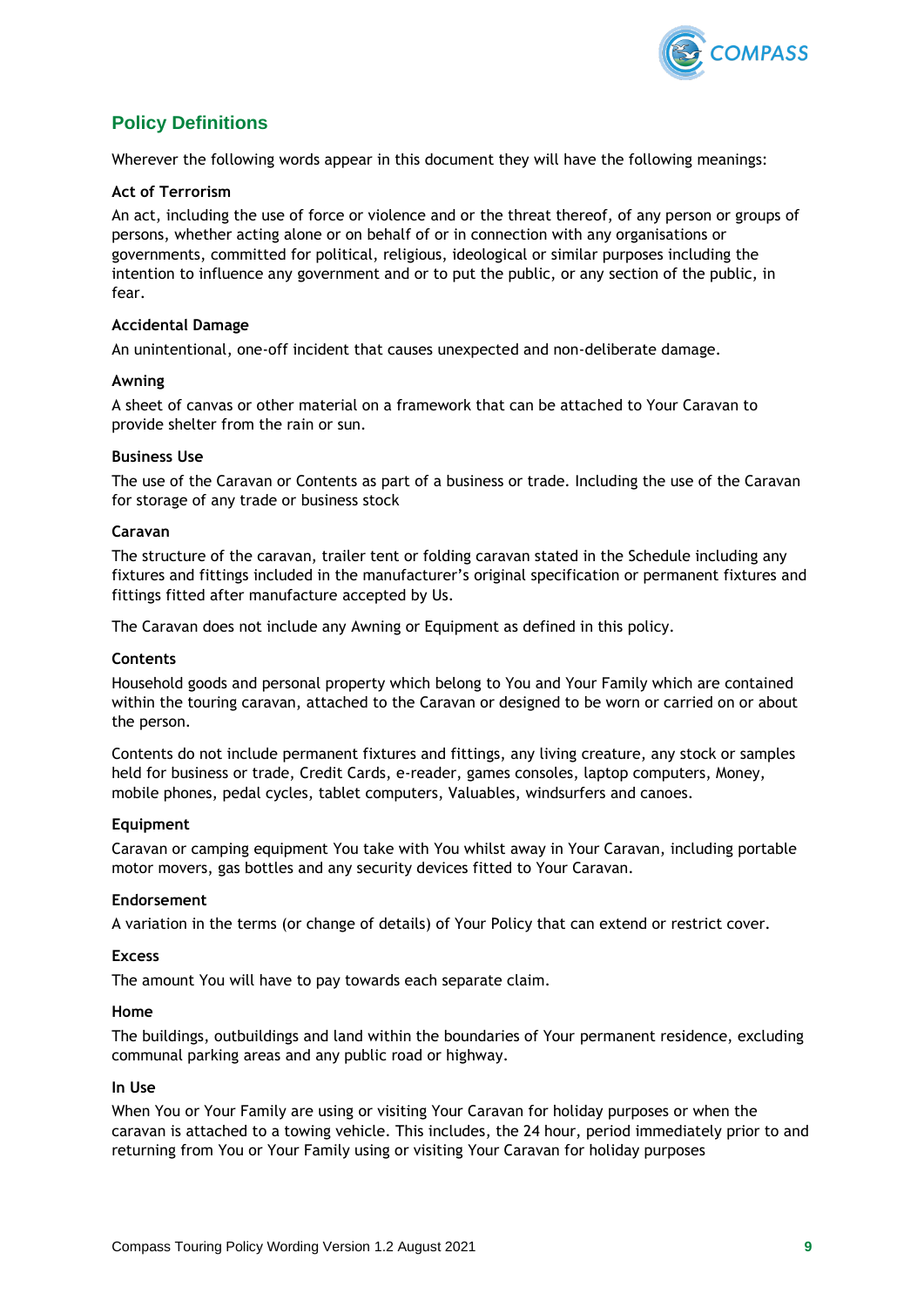

#### **Money**

Cash, bank or currency notes, cheques, postal and Money orders, postage stamps not forming part of a stamp collection, savings stamps and savings certificates, travellers' cheques, travel tickets, premium bonds, and gift tokens.

#### **Not in Use**

When Your Caravan is in storage at the Storage location or when Your Caravan is not being used by You

#### **Policy**

The Policy is Your contract of insurance with the Insurer.

#### **Security Device**

The devices, as detailed in Your Schedule, owned by You that are attached to, or activated with a mind to increasing the security of Your Caravan and are fitted and used in line with manufacturer specifications.

#### **Schedule**

The Schedule is evidence of Your contract of insurance with the Insurer. It shows details of You, the Policy number, the Insurer, the location of the Structures and the property insured, the Period of Insurance, the basis of cover, the standard Excess, the Endorsements which apply and the premium. The Schedule is part of the Policy. We will issue a new Schedule when it is altered.

#### **Storage Location**

Your home or an address that You have given Us, and We have accepted.

#### **Subsidence**

Downward movement of the ground beneath the Structures where the movement is unconnected with the weight of the Structures.

#### **Towing**

Whilst Your Caravan is attached to a mechanically propelled vehicle, owned or used by the Policyholder.

#### **Unattended**

When the caravan is In Use, and You have temporarily moved away from the Caravan.

#### **United Kingdom**

England, Wales, Scotland, Northern Ireland, the Isle of Man and Channel Islands.

#### **Valuables**

Any article made from precious metal, china, porcelain, jewellery, fur, watches, mobile phones, laptop computers, tablet computers, computers, binoculars, telescopes, pictures, works of art, antiques, stamp, medal and coin collections, sporting equipment and portable audio equipment.

#### **We, Our, Us**

Compass Insurance acting on behalf of the Insurer.

#### **Wear and Tear**

A reduction in value through age, natural deterioration, ordinary use, depreciation due to use, damage by exposure to the light, lack of maintenance or damage which happens gradually over a period of time. Examples of things that are likely to be affected include failure of window units, fencing, carpets and flooring and clothing.

#### **You, Your, the Insured**

The owners of Structures and/or Contents specified in declarations by the person taking out the Policy during the period of insurance for their respective rights and interests.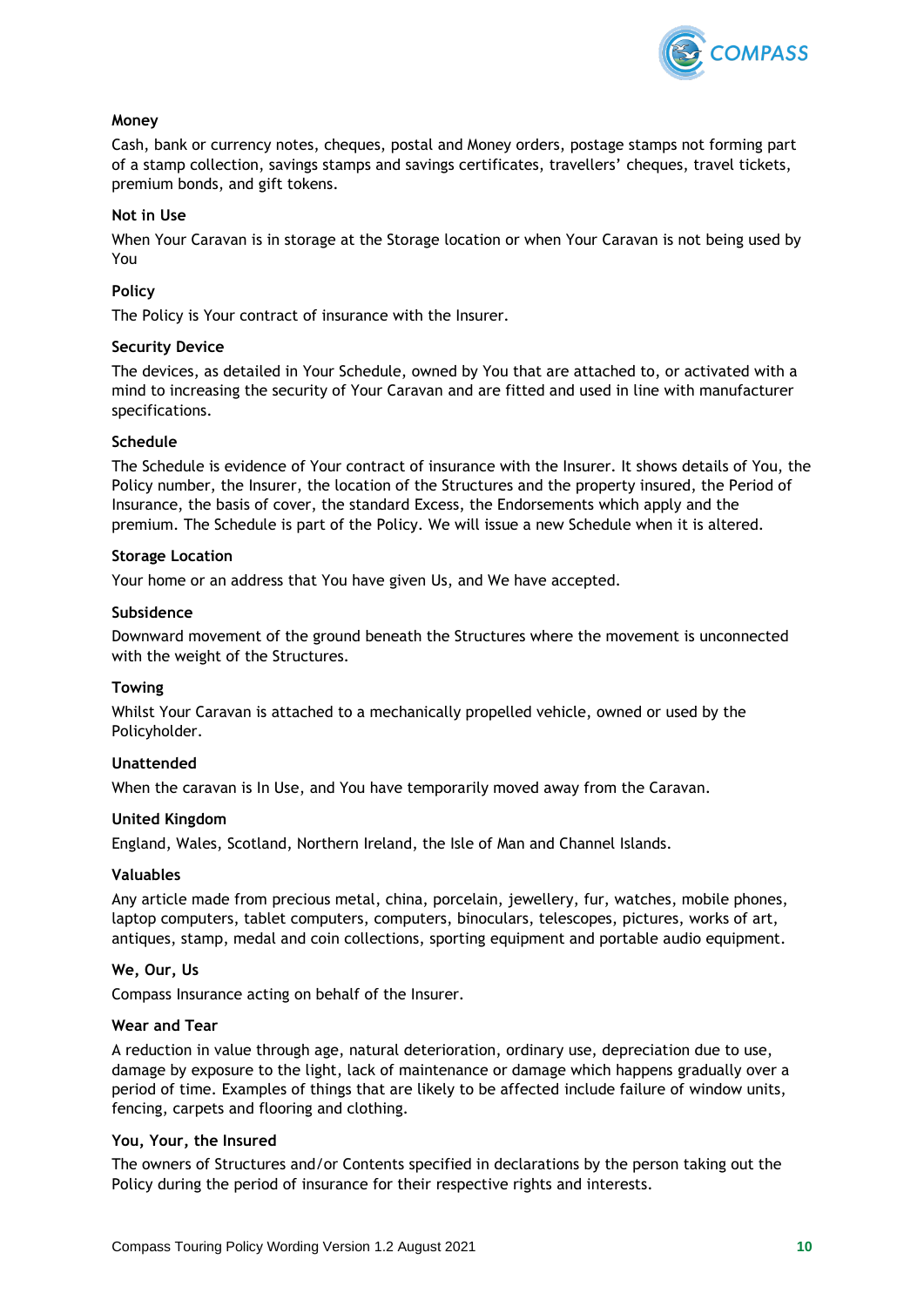

## <span id="page-10-0"></span>**Section 1 – Damage to Structure and Contents**

## <span id="page-10-1"></span>**Standard Cover**

The Insurer will pay for direct physical loss of or damage to Your Structures or Contents occurring during the period of insurance caused by the following if stated as covered in the Schedule:

| <b>What is covered</b>                                                                                                                                                                                                        | What is not covered                                                                                                                                                                                                                                                                                                                                                                                                                                                                                                                                                                                                                                                                                                                                                                                                                                                                                                                                                                                                                                                                                                                                                                                                                   |
|-------------------------------------------------------------------------------------------------------------------------------------------------------------------------------------------------------------------------------|---------------------------------------------------------------------------------------------------------------------------------------------------------------------------------------------------------------------------------------------------------------------------------------------------------------------------------------------------------------------------------------------------------------------------------------------------------------------------------------------------------------------------------------------------------------------------------------------------------------------------------------------------------------------------------------------------------------------------------------------------------------------------------------------------------------------------------------------------------------------------------------------------------------------------------------------------------------------------------------------------------------------------------------------------------------------------------------------------------------------------------------------------------------------------------------------------------------------------------------|
| The Insurer will pay for direct physical loss of<br>or damage to Your Caravan, Awning, Contents<br>and Equipment occurring during the period of<br>insurance caused by the following if stated as<br>covered in the Schedule: | The amount of any Excess shown in Your<br>Schedule unless otherwise stated in the Policy<br>Any loss occurring from the permanent<br>occupation of the Structure or use as a<br>permanent residence<br>Loss or damage from Wear and Tear or<br>anything that happens gradually<br>Any loss or damage occurring outside the<br>geographical location shown on your Schedule                                                                                                                                                                                                                                                                                                                                                                                                                                                                                                                                                                                                                                                                                                                                                                                                                                                            |
| Fire, smoke, lightning, explosion or<br>1.<br>earthquake                                                                                                                                                                      | Any fire damage intentionally caused by You or<br>anyone lawfully in the Caravan                                                                                                                                                                                                                                                                                                                                                                                                                                                                                                                                                                                                                                                                                                                                                                                                                                                                                                                                                                                                                                                                                                                                                      |
| Malicious acts and vandalism<br>2.                                                                                                                                                                                            | Any loss or damage intentionally caused by You<br>or anyone lawfully in the Caravan                                                                                                                                                                                                                                                                                                                                                                                                                                                                                                                                                                                                                                                                                                                                                                                                                                                                                                                                                                                                                                                                                                                                                   |
| Storm, including weight of snow or flood<br>3.                                                                                                                                                                                | Any Storm or Flood damage caused to Contents<br>left in the open<br>Any Storm or Flood damage to the Awning<br>while the Caravan is not In Use.                                                                                                                                                                                                                                                                                                                                                                                                                                                                                                                                                                                                                                                                                                                                                                                                                                                                                                                                                                                                                                                                                       |
| Theft or attempted theft<br>4.                                                                                                                                                                                                | Theft of Contents whilst outside the Caravan<br>and Awning.<br>Theft of or loss or damage to Money,<br>Valuables, firearms, wines, spirits and tobacco<br>goods.<br>Theft of or loss or damage to the Caravan,<br>Contents, Equipment and/or Awnings while the<br>Caravan is In Use, and Unattended unless a<br>Wheel Clamp, or Hitch Lock or Chassis Secure<br>Wheel Lock and all Security Devices detailed in<br>your Schedule are activated and fully operative<br>at the time of the incident, or alternatively,<br>with the wheels removed unless the wheels<br>have been stored away from the Caravan and<br>all Security Devices detailed in Your Schedule<br>are activated and fully operative at the time of<br>the incident.<br>Damage to Caravan, Contents and Equipment<br>by theft or attempted theft while the Caravan<br>is left unattended without the doors and<br>windows being closed and locked.<br>Theft of electronic or electrical equipment<br>whilst left in the Caravan whilst not In Use.<br>Theft of or loss or damage to the Caravan,<br>Contents, Equipment and/or Awnings while the<br>Caravan is not In Use unless:<br>it is kept at Your Home or at a Storage<br>Address You have told Us about; and |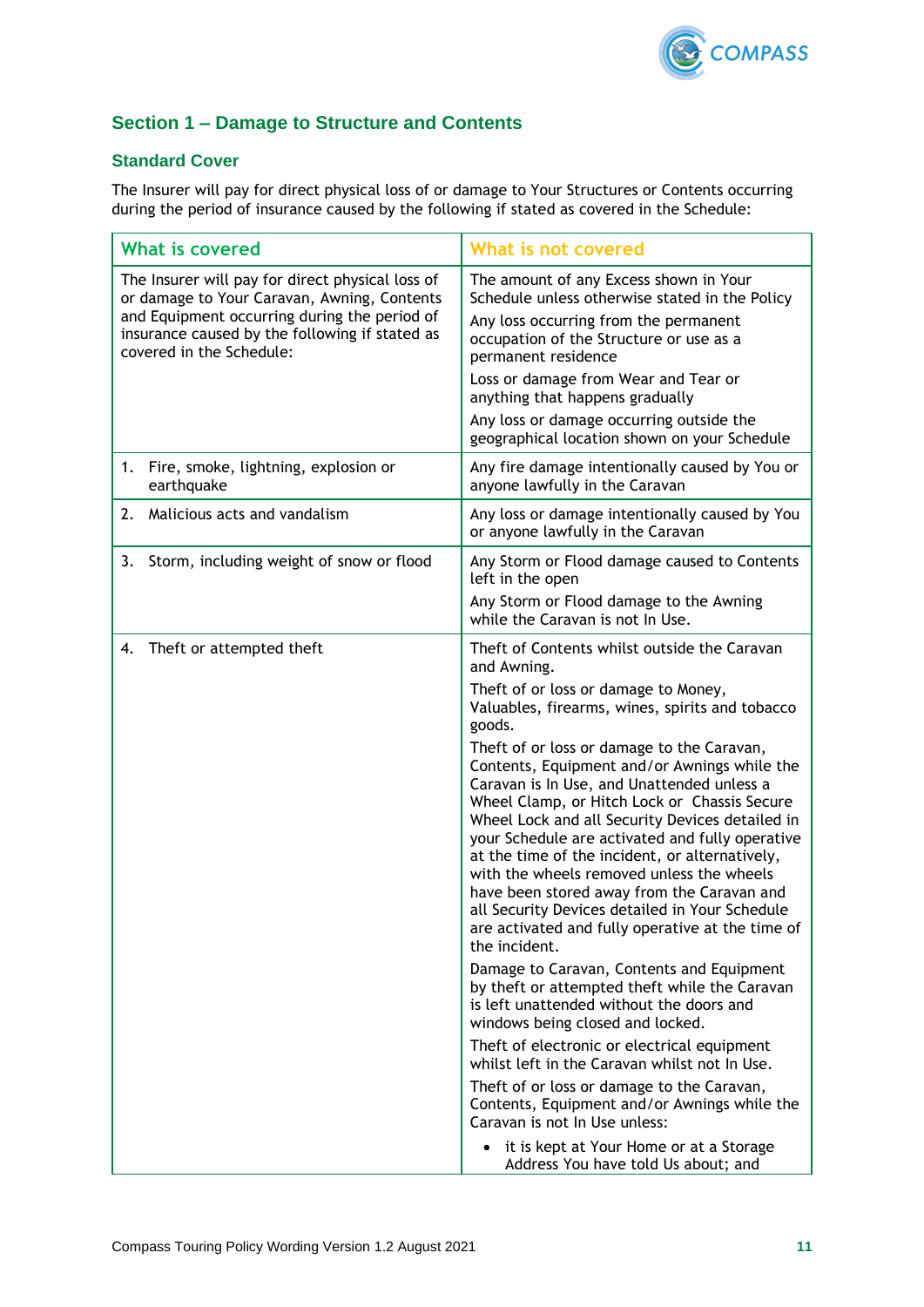

|                                    | • all Security Devices detailed on Your<br>Schedule are activated and operative at<br>the time of the incident.                                                                                                                                                                                                                                                                                                                                                                      |
|------------------------------------|--------------------------------------------------------------------------------------------------------------------------------------------------------------------------------------------------------------------------------------------------------------------------------------------------------------------------------------------------------------------------------------------------------------------------------------------------------------------------------------|
| 5. Accidental damage during Towing | Damage to tyres by punctures, cuts, bursts or<br>braking.<br>Accidental Damage during Towing unless:<br>• the Caravan is attached to a towing<br>vehicle at the time of the loss or; the<br>Caravan had not been deliberately<br>uncoupled from the towing vehicle; and<br>the vehicle used for Towing the Caravan is<br>suitable for such use.<br>the driver of the towing vehicle holds the<br>appropriate license for the vehicle and<br>towing requirements set out by the DVLA. |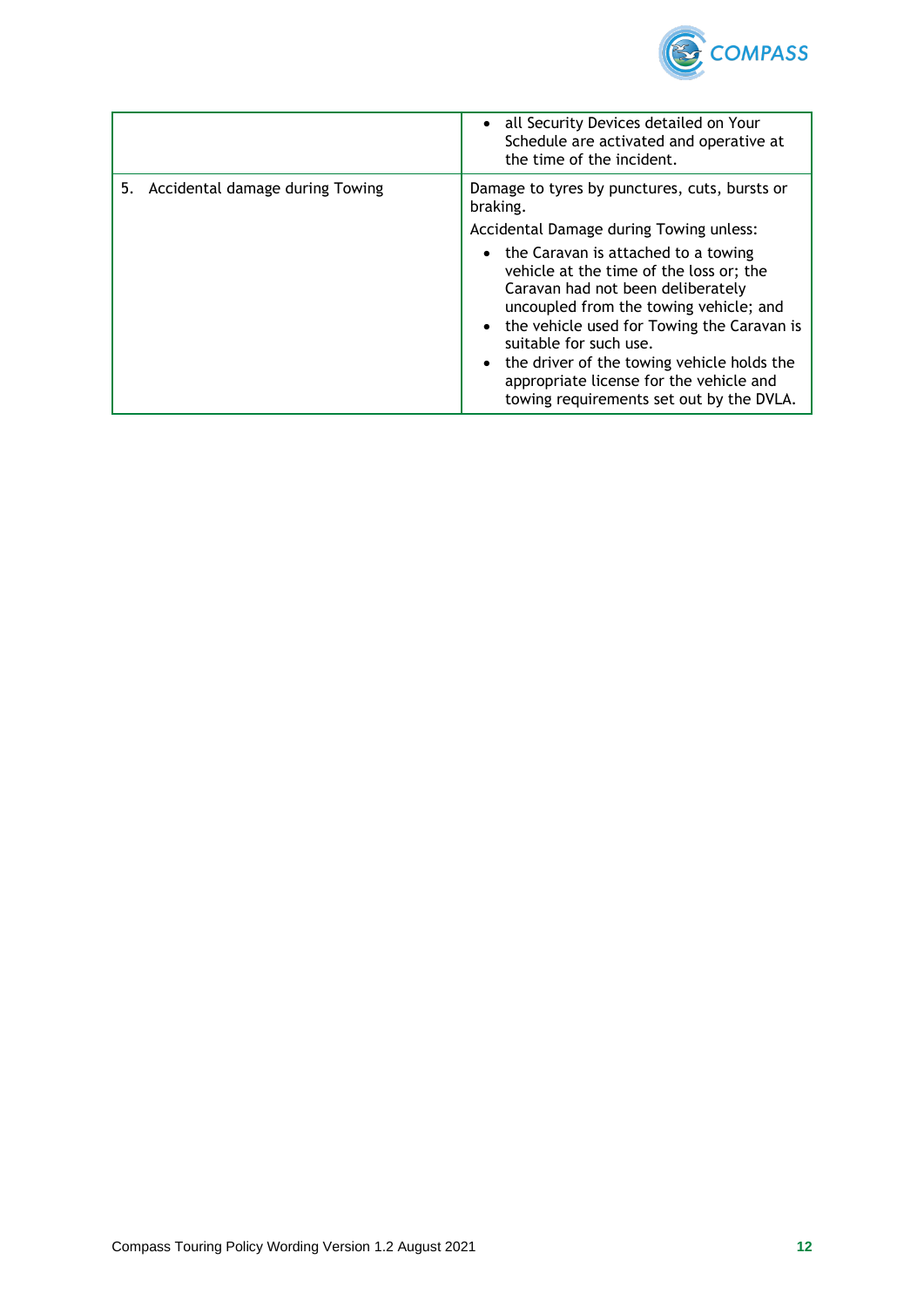

## <span id="page-12-0"></span>**Additional Covers**

| <b>What is covered</b>                                                                                                                                                                                                                                                                                                                                                                               | What is not covered                                                                                                                                                                                             |
|------------------------------------------------------------------------------------------------------------------------------------------------------------------------------------------------------------------------------------------------------------------------------------------------------------------------------------------------------------------------------------------------------|-----------------------------------------------------------------------------------------------------------------------------------------------------------------------------------------------------------------|
| The additional covers below only apply if noted<br>on Your Schedule as operative and are subject<br>to, the exclusions and additional terms, noted<br>below.                                                                                                                                                                                                                                         | The excess shown in your Schedule                                                                                                                                                                               |
| 1. Emergency Removal                                                                                                                                                                                                                                                                                                                                                                                 |                                                                                                                                                                                                                 |
| If Your Caravan cannot be moved as a result of<br>loss or damage while In Use, We will reimburse<br>You the costs You reasonably have to pay to:                                                                                                                                                                                                                                                     | Emergency removal where the caravan is<br>unable to be moved due to an inability to<br>conform to the DVLA licensing regulations.                                                                               |
| recover the Caravan from the scene of a<br>a)<br>road traffic accident;                                                                                                                                                                                                                                                                                                                              |                                                                                                                                                                                                                 |
| remove the Caravan from the premises of a<br>b).<br>recovery company to the nearest approved<br>repairer;                                                                                                                                                                                                                                                                                            |                                                                                                                                                                                                                 |
| re-deliver the Caravan to You at Your<br>C)<br>Home or storage address as shown in Your<br>Schedule.                                                                                                                                                                                                                                                                                                 |                                                                                                                                                                                                                 |
| 2. Loss of Use                                                                                                                                                                                                                                                                                                                                                                                       |                                                                                                                                                                                                                 |
| If You cannot stay in Your Caravan as a result<br>of loss or damage covered under Sub Section A<br>of Part A, and You decide to continue with<br>Your holiday, We may pay up to £2,000 in<br>respect of the extra costs You reasonably have<br>to pay for including:<br>hotel accommodation costs for up to 14<br>a)<br>days; or<br>hire costs for a replacement caravan for up<br>b)<br>to 14 days. | Food, drink or other sustenance costs                                                                                                                                                                           |
| 3. Contents in Awning                                                                                                                                                                                                                                                                                                                                                                                |                                                                                                                                                                                                                 |
| When the Caravan is In Use, Contents, will be<br>covered whilst kept in the Awning. The<br>maximum amount We will pay is 10% of the<br>sum insured or £500 whichever is less, as long<br>as the sum insured is enough to cover the<br>Contents.                                                                                                                                                      | Any Contents kept in an Awning when the<br>Caravan is not In Use                                                                                                                                                |
| 4. Accidental Damage                                                                                                                                                                                                                                                                                                                                                                                 |                                                                                                                                                                                                                 |
| Accidental Damage to Your Awning, Caravan,<br>Contents and Equipment                                                                                                                                                                                                                                                                                                                                 | Accidental Damage to Valuables.<br>Damage to the Awning, Caravan, Contents and<br>Equipment while the Caravan is not In Use<br>unless it is kept at Your Home or at a Storage<br>Address You have told Us about |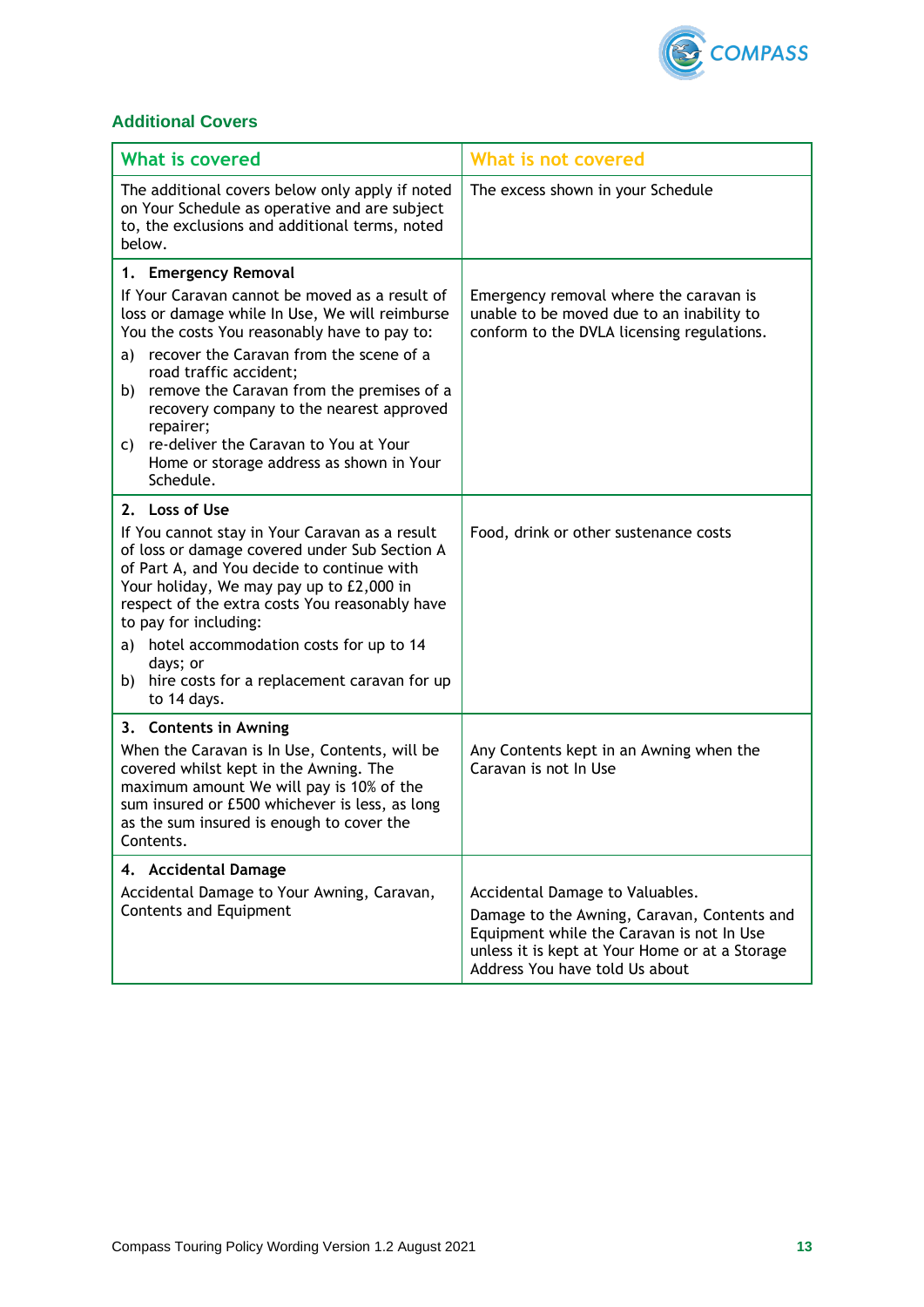

## <span id="page-13-0"></span>**Settling Claims**

Your Schedule will detail the basis of claims settlement for Your Caravan, Awning and Equipment that You chose when You purchased or renewed this Policy.

#### **New for Old**

We will either pay the cost of repairing the Caravan, Awning and/or Equipment or if the Caravan, Awning and Equipment is damaged beyond economical repair and You have opted for New for Old cover, We, will pay the cost of replacing it with the nearest equivalent make and model (subject to availability) and subject to the limit of the sums insured shown in the Schedule. Your Sums Insured must cover the cost of a new caravan of the same or similar make and model and You must be able to provide the original purchase receipt.

#### **Market Value**

We will either pay the cost of repairing the Caravan, Awning and/or Equipment or if the Caravan, Awning and Equipment are damaged beyond economical repair and You have opted for Market Value cover. We will pay the value of it, taking into account its type, age, wear and tear and general condition in the open market at the time of the loss.

#### **Contents**

We will at Our option:

- replace the item(s) as new, less an amount for wear, tear and depreciation; or
- pay the cost of repair for items which can be economically repaired, or
- pay the cost of replacement as new, less an amount for wear, tear and depreciation.

The Sums Insured should be the cost of replacing all items covered as new, less an amount for wear, tear and depreciation.

In respect of any one claim We will not pay more than:

- the Sums Insured as stated on Your Schedule.
- £500 any one item for Contents

The Sums Insured will not be reduced by the amount of any claim.

#### **Underinsurance**

If the Sums Insured is less than the full replacement cost, We, will only pay the same proportion of the loss or damage as the Sums Insured bears to the full replacement cost.

For example, if the Sums Insured represents only one half of the full replacement cost We will only pay for one half of the amount lost or damaged.

#### **Total Loss**

In the event of a Total Loss your policy will be cancelled, and you will be required to take out a new policy for your replacement structure. You will be required to pay any outstanding premium owed to us.

#### **Matching Sets**

We will pay You for damaged items that form part of a matching set or suite, but cover will not extend to include the other undamaged items of the set or suite. For example, if You damage one chair from a set the damaged chair will be repaired or replaced but not the undamaged chairs that form part of the whole set.

If the damaged items cannot be matched or replaced, We, will pay up to 50% towards the replacement of the undamaged items.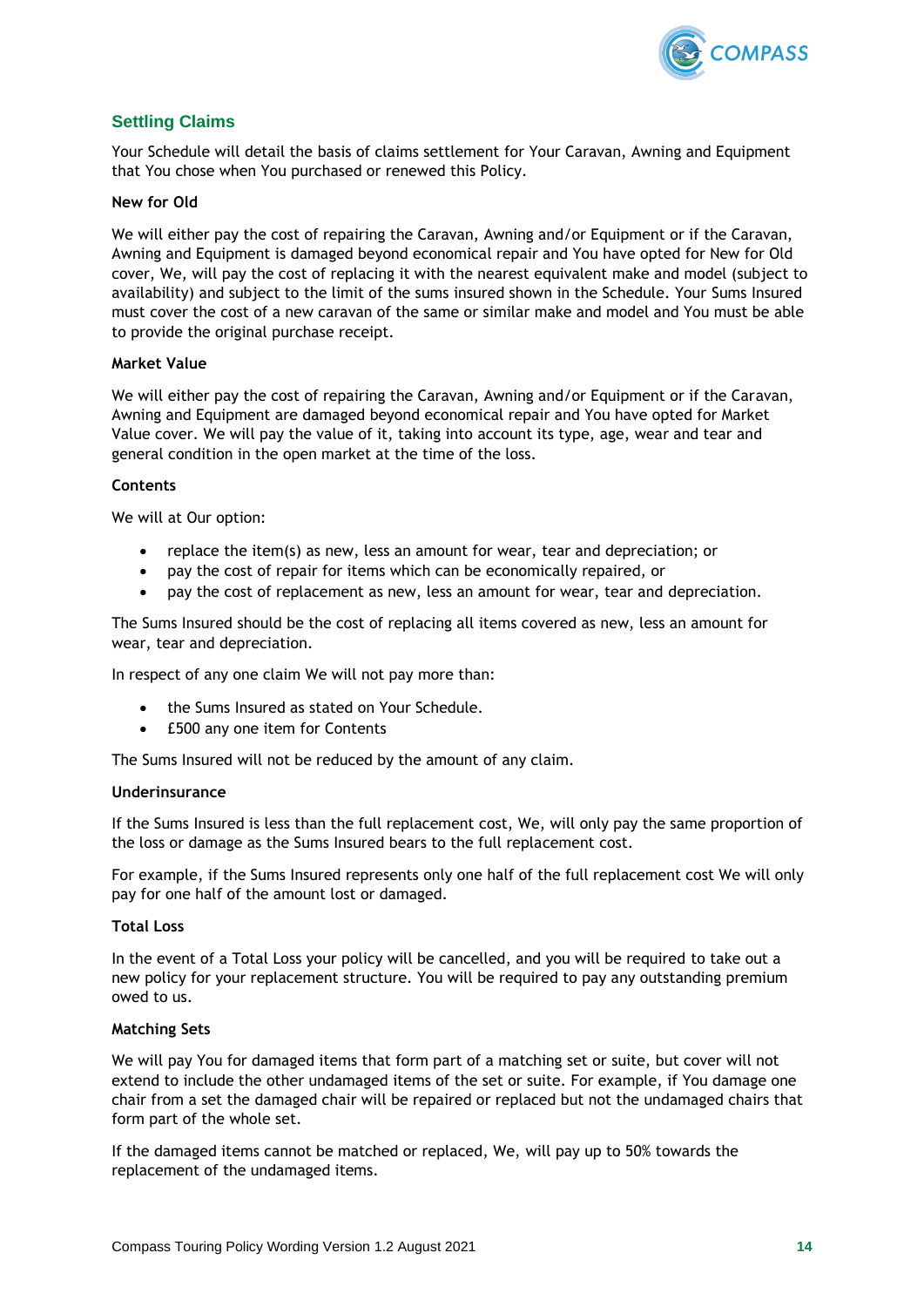

## <span id="page-14-0"></span>**Section 2 – Your Liability to Others**

Subject to You being insured under Section 1 of this Policy the following cover is provided

| <b>What is covered</b>                                                                                                                                                                                                                                                                                                            | What is not covered                                                                                                                                                                                                                                                                                                                                                                                                                                                                                                                                                  |
|-----------------------------------------------------------------------------------------------------------------------------------------------------------------------------------------------------------------------------------------------------------------------------------------------------------------------------------|----------------------------------------------------------------------------------------------------------------------------------------------------------------------------------------------------------------------------------------------------------------------------------------------------------------------------------------------------------------------------------------------------------------------------------------------------------------------------------------------------------------------------------------------------------------------|
| The amounts that You are legally liable to pay<br>for causing accidental bodily injury death or<br>disease, accidental loss or damage to property<br>arising out of You owning, possessing or using<br>the Caravan, Awning, Equipment or the<br>Contents that happens within the Geographical<br>Limits as shown on the Schedule. | The amount of any Excess shown in Your<br>Schedule unless otherwise stated in the Policy<br>Any loss occurring from the permanent<br>occupation of the Structure or use as a<br>permanent residence<br>Any loss or damage occurring outside the<br>geographical location shown on your Schedule                                                                                                                                                                                                                                                                      |
| We will pay for<br>damages or compensation to any person for<br>a)<br>the injury or damage caused<br>their legal costs to claim compensation<br>b).<br>from You<br>Your costs for defending the claim;<br>C).                                                                                                                     | Liability arising directly or indirectly while You<br>are Towing the Caravan.<br>Liability arising from the Caravan being used<br>for any trade or business purpose.                                                                                                                                                                                                                                                                                                                                                                                                 |
| If You or Your Family are legally liable for<br>causing death, bodily injury or illness to any<br>person, or damage to their property happening<br>during the Period of Insurance and arising from<br>an accident involving the Caravan                                                                                           | Liability for any person other than You or Your<br>Family, unless the person seeking the benefit<br>of the cover:<br>a) observes the terms and conditions of this<br>Policy and<br>b) is not entitled to cover under any other<br>Policy.<br>Liability for death, bodily injury or illness to:<br>a) You or Your Family; or<br>b) Any employee of You, Your Family, or any<br>person to whom the Caravan is lent.<br>Liability arising from loss of or Damage to any<br>property You, Your Family or Your domestic<br>employees own or that You are responsible for. |
| In addition, We will pay:<br>Costs in relation to any event that may be<br>a)<br>covered by this Section, the Solicitor's fees<br>incurred:<br>i.<br>at any coroner's inquest<br>ii.<br>at any fatal injury<br>iii.<br>for defending in any Court of<br>Summary Jurisdiction provided Our<br>written consent has been obtained.   |                                                                                                                                                                                                                                                                                                                                                                                                                                                                                                                                                                      |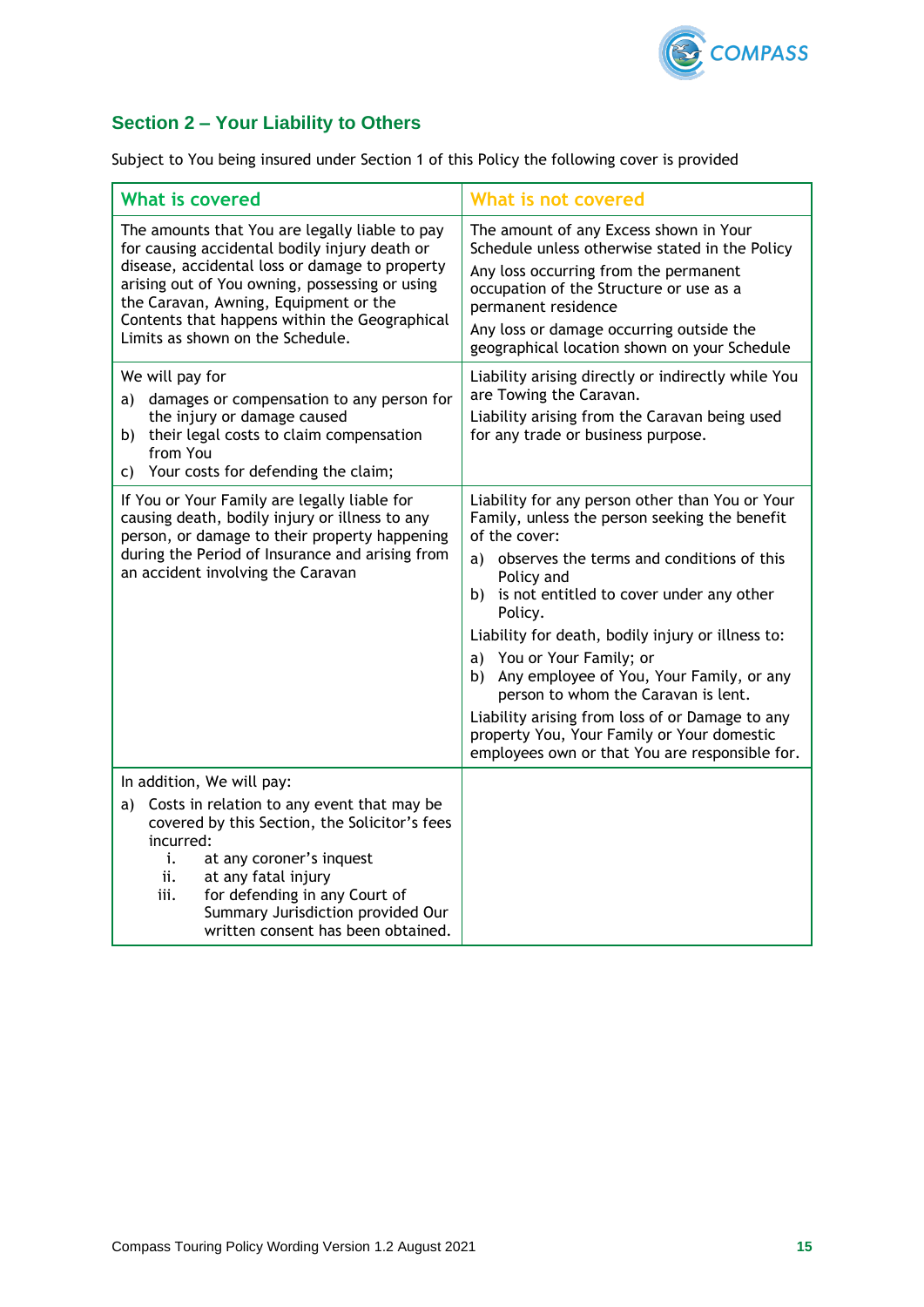

## <span id="page-15-0"></span>**Policy Exclusions**

You are not covered for destruction of or damage to any property or any legal liability directly or indirectly caused by or contributed to, or arising from:

#### **Radioactive contamination**

Ionising radiation or contamination by radioactivity from any nuclear fuel or from any nuclear waste from the burning of nuclear fuel. The radioactive, toxic, explosive, or other hazardous properties of any explosive nuclear assembly or its nuclear components.

#### **War risks**

War, invasion, act of foreign enemy, hostilities (whether war is declared or not), civil war, rebellion, revolution, insurrection, military, or usurped power.

#### **Sonic bangs**

Pressure waves from aircraft and other aerial devices travelling at sonic or supersonic speeds.

#### **Pollution**

Pollution or contamination of the air, water, or soil.

#### **Terrorism**

An Act of Terrorism regardless of any other cause or event contributing concurrently or in any other sequence to the loss. This Policy also excludes loss, damage, cost, or expense of whatsoever nature directly or indirectly caused by, resulting from or in connection with any sanction taken in controlling, preventing, suppressing or in any way relating to any Act of Terrorism.

#### **Confiscation**

Confiscation or nationalisation or requisition by or under the order of any government or public or local authority.

#### **Asbestos**

The removal or, disposal of asbestos or materials containing asbestos.

#### **Loss of value**

Any reduction in value of the property insured following repair or replacement paid for under this insurance.

#### **Existing and deliberate damage**

An event before this insurance starts or occurring before this insurance starts; or Deliberately by You or any member of Your Family.

#### **Undamaged Items**

The cost of replacing any undamaged item or parts of items forming part of a set, suite, carpet or other article of a uniform nature, colour or design where the remaining item or items are still usable and the damage occurs within a clearly identifiable area or to a specific part and replacements cannot be matched.

#### **Electronic Data**

The Insurer will not pay for:

- 1. Loss or destruction of or Damage to any property whatsoever, or any loss or expenses whatsoever resulting or arising therefrom or any indirect loss.
- 2. any legal liability of whatsoever nature directly or indirectly caused by or contributed to by, or arising from:
- 3. computer viruses, erasure, or corruption of electronic data
- 4. the failure of any equipment to correctly recognise the date or change of date.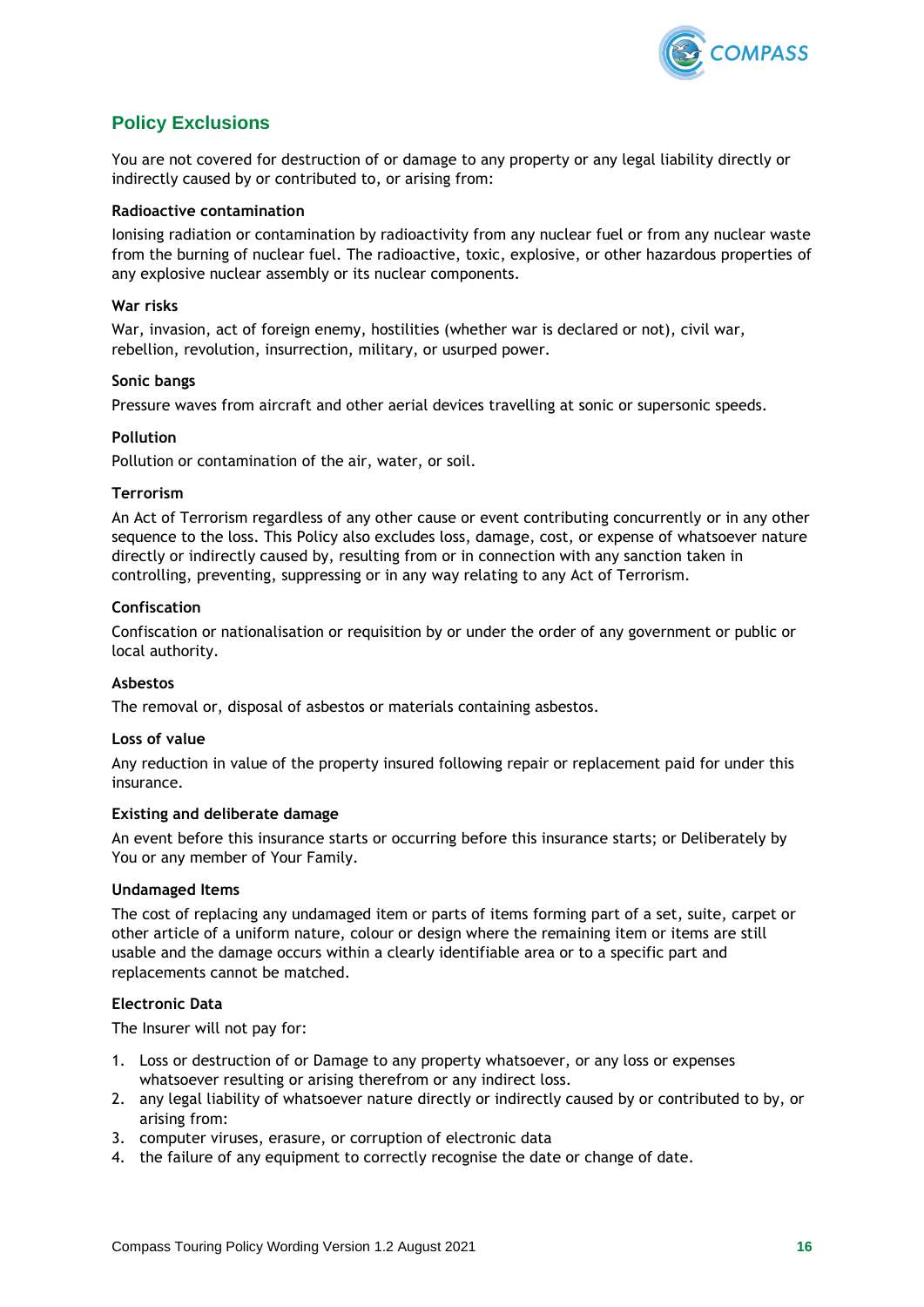

#### **Virus, Disease and Pandemic Exclusion**

We will not pay claims for Damage or Injury, or any costs or expenses of whatsoever nature directly or indirectly occasioned by, arising from, caused by, happening through or in consequence of, or otherwise attributable to

- a) Coronaviruses
- b) Coronavirus disease (COVID-19);
- c) Severe acute respiratory syndrome coronavirus 2 (SARS-CoV-2);
- d) any mutation of or variation of a), b) or c) above;
- e) any infectious disease that is designated or treated as a pandemic by the World Health **Organisation**
- f) any fear or anticipation of  $a$ ),  $b$ ),  $c$ ),  $d$ ) or  $e$ ) above.

#### **Residential Use**

Any Structure that is permanently occupied or used as a permanent residence by You or anyone named in this policy

#### **Wear and Tear**

Loss or damage from Wear and Tear or anything that happens gradually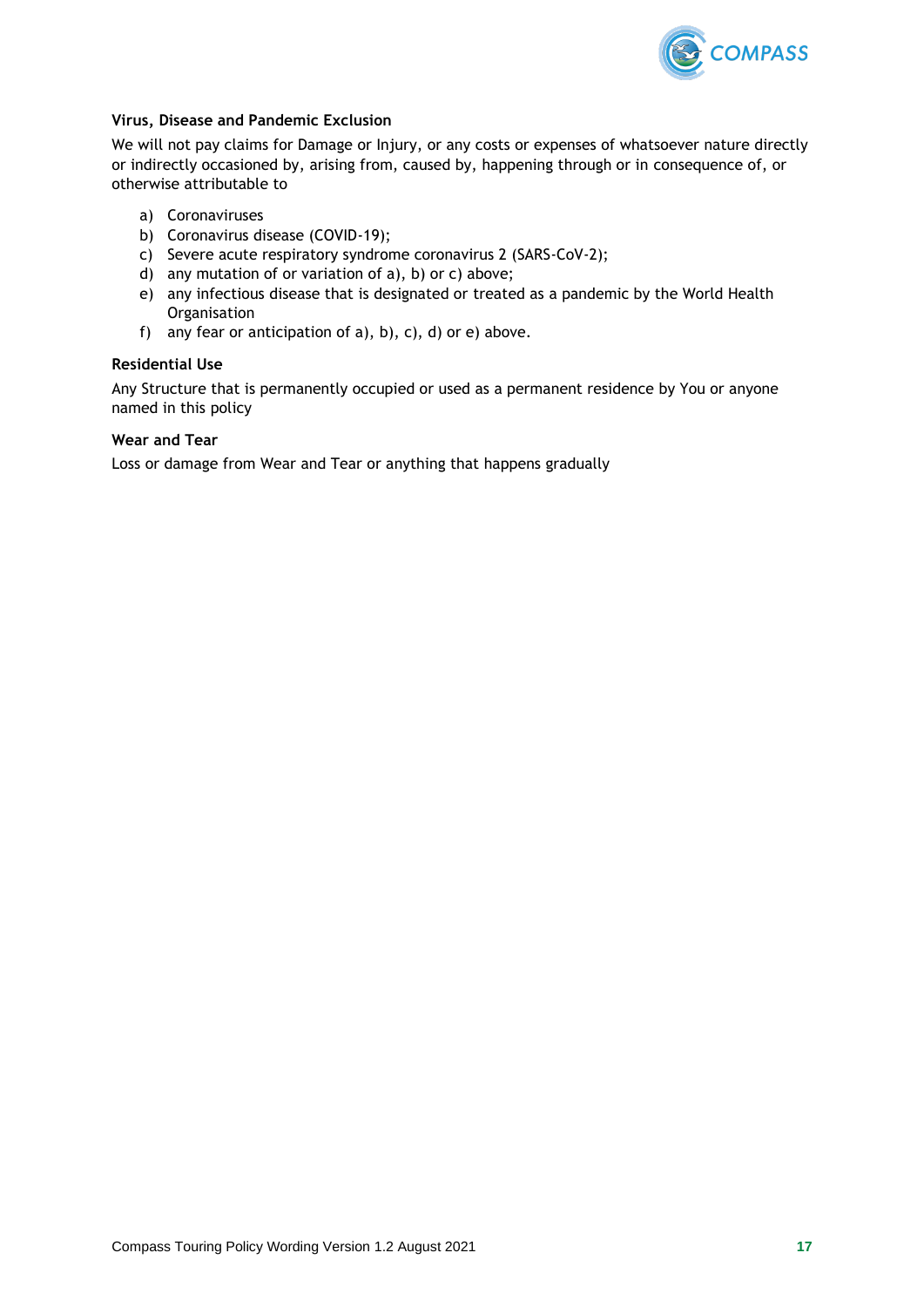

## <span id="page-17-0"></span>**Policy Conditions**

#### **Precautions and care**

You must take precautions and care to prevent accidents, safeguard Your property against damage and maintain it in a sound condition. You must act at all times as if You are uninsured and attempt to keep all costs/expenses in respect of any claim to a minimum. You must comply with all statutory obligations and regulations.

#### **Contribution**

If at the time of any loss, damage or liability covered under this Policy, You have any other insurance which covers the same loss, damage or liability, the Insurer will only pay a rateable share of the claim.

#### **Fraudulent claims**

If You, or anyone acting for You, makes a fraudulent claim, for example a loss which is fraudulently caused and/or exaggerated and/or supported by a fraudulent statement or other device, the Insurer

- (a) will not be liable to pay the claim; and
- (b) may recover from You any sums paid by the Insurer to You in respect of the claim; and
- (c) may by notice to You treat this Policy as having been terminated with effect from the time of the fraudulent act.

If the Insurer exercise their right under (c) above:

- (i) the Insurer shall not be liable to You in respect of a relevant event occurring after the time of the fraudulent act. A relevant event is whatever gives rise to the Insurer liability under this Policy (such as the occurrence of a loss, the making of a claim, or the notification of a potential claim), and
- (ii) the Insurer need not return any of the premium paid.

#### **Application of Excess**

For the purpose of the application of any Excess arising in the event of any claim each Structures shall be considered as a separate risk whether or not they are in common ownership.

#### **Law**

This Policy will be interpreted in accordance with the law of England and Wales.

#### **Cancellation**

The Insurer may cancel the Policy at any time by giving You 14 days' notice in writing where there is a valid reason for doing so. A cancellation letter will be sent to You at Your known address. Valid reasons may include:

- (a) Fraud
- (b) Non-payment of premium
- (c) Threatening and abusive behaviour
- (d) Non-compliance with Policy terms and conditions.

Provided the premium has been paid in full, and no claims have been made, You shall be entitled to a proportionate rebate of premium in respect of the unexpired period showing on the Schedule.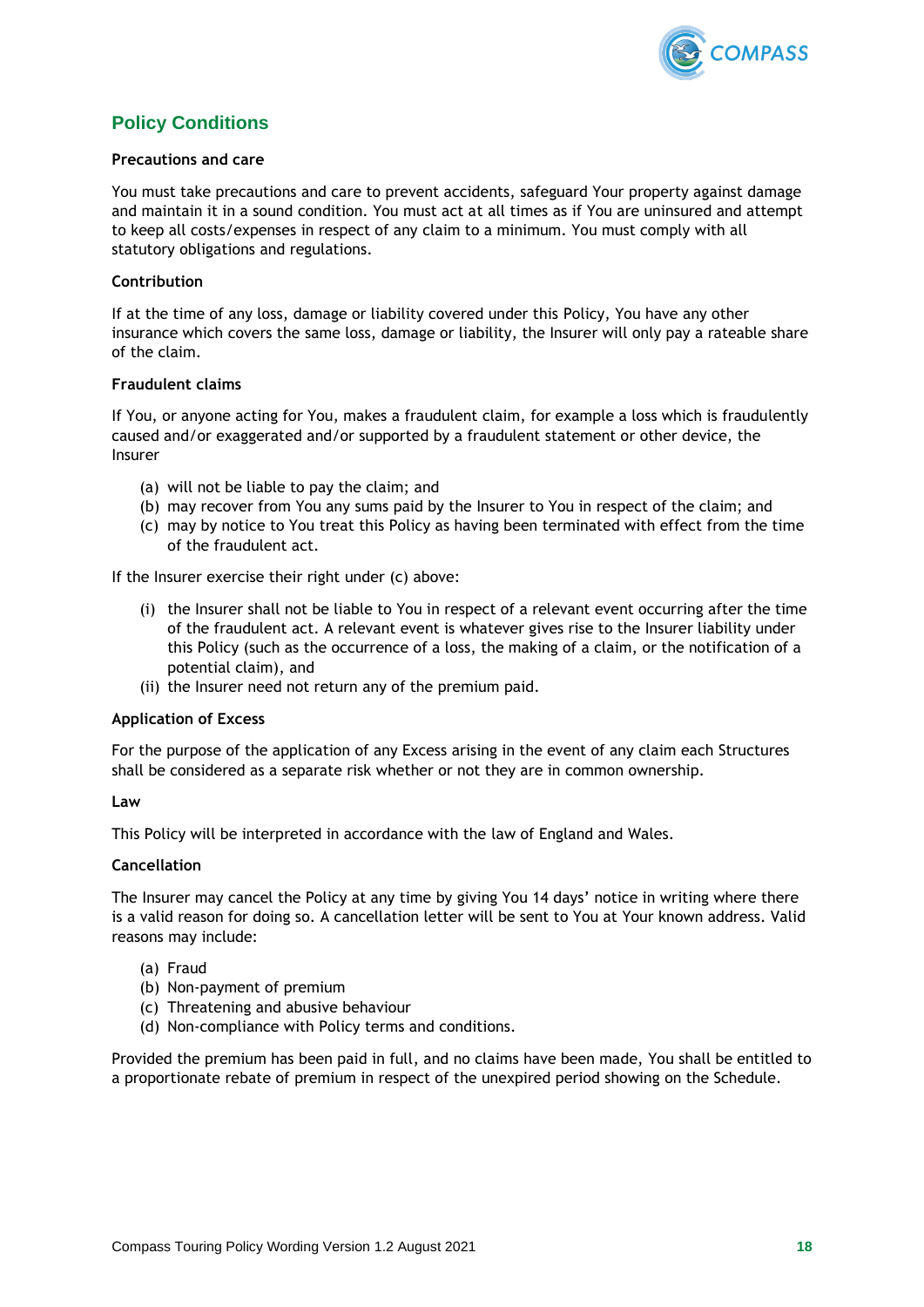

## <span id="page-18-0"></span>**Important information**

#### **Applicable law and jurisdiction**

The parties to this contract are free to choose the court jurisdiction applicable to this contract of insurance. Unless specifically agreed to the contrary this contract of insurance will be governed by the laws of the United Kingdom, the Isle of Man or the Channel Islands depending upon Your address show in shown in the Schedule and to the jurisdiction of the courts of England.

#### **Third parties' rights**

A person who is not a party to this contract has no right under the Contracts (Rights of Third Parties) Act 1999 to enforce any term of this contract, but this does not affect any right or remedy of a third party which exists or is available apart from that Act.

#### **Data protection legislation**

We undertake to comply with Data Protection Act 2018 Regulation in all Our dealings with Your personal data. Your personal information will be kept secure. We undertake to ensure Your personal data is:

- processed lawfully, fairly and in a transparent manner
- collected for specified, explicit and legitimate purposes and not further processed in a manner that is incompatible with those purposes
- adequate, relevant and limited to what is necessary in relation to the purposes for which it is processed
- accurate and, where necessary, kept up to date and every reasonable step will be taken by Us to ensure that personal data that is inaccurate, having regard to the purposes for which it is processed, is erased or rectified without delay
- kept in a form which permits identification of data subjects for no longer than is necessary for the purposes for which the personal data is processed
- processed in a manner that ensures appropriate security of the personal data, including protection against unauthorised or unlawful processing and against accidental loss, destruction, or damage, using appropriate technical or organisational measures.

As part of Our day-to-day communications with You, we will generally use e-mail and unless You advise Us to the contrary in writing then You accept this is a valid communication enforceable as written communication for legal and regulatory purposes.

We use the words Personal Data to describe information about You, and from which You are identifiable. For the purpose of the Data Protection Act 2018 we are a data controller.

Please note that any information provided to us will be processed by us, our underwriters and our agents in compliance with the provisions of Data Protection legislation for the purposes of providing insurance and handling claims, if any, which may necessitate providing information to third parties.

We respect your rights in respect of the data we hold on you. We will act without unnecessary delay in dealing with your data access requests. In respect of the personal data we hold on you, you have the right to access, erasure, rectification, restriction, portability, and objection.

#### **What Personal Information do we collect from you?**

You may give us Personal Data by corresponding with us or through our managing general agents, claims handling service providers, other intermediaries, brokers, or agents, by phone, e- mail or otherwise. We ask You to disclose only as much information as is necessary to provide our products or services or to submit a question/suggestion/comment in relation to our website.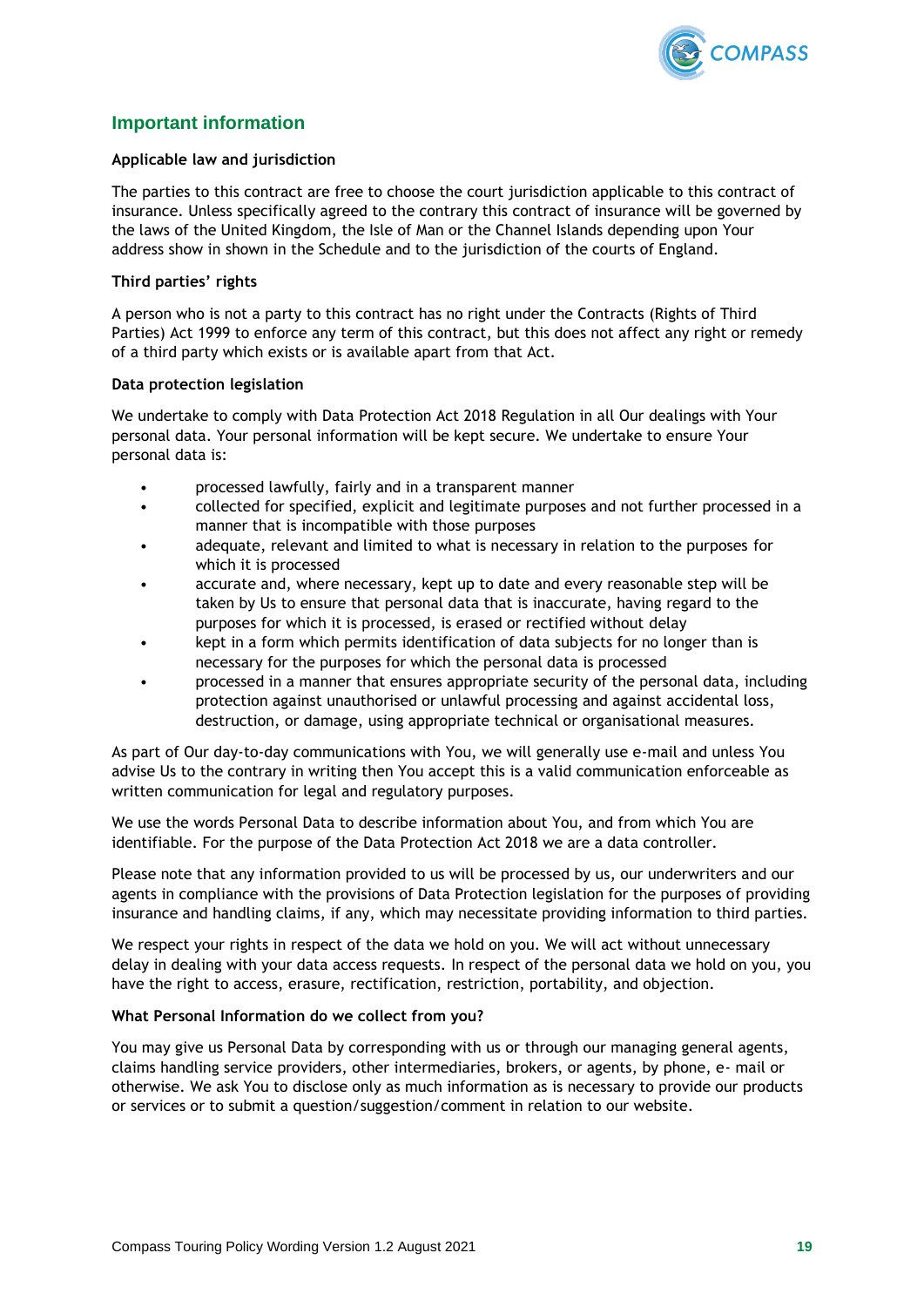

#### **What information about you do we obtain from others?**

We obtain the information you provide through our managing general agents, claims handling service providers, brokers and/or intermediaries.

Our full privacy notice explains in more detail the types of information we hold, how it is used, who we share it with and how long it is kept. It also informs You in more detail of the rights You have regarding Your Personal data. Our Privacy Policy can be viewed at [www.compass.co.uk](http://www.compass.co.uk/)

#### **Fraud prevention and detection**

In order to prevent and detect fraud we may:

- share information about You with other organisations and public bodies including the Police
- undertake additional fraud searches including credit checks
- check and/or file Your details with fraud prevention databases and agencies
- record if You give Us false information and we suspect fraud to prevent fraud and money laundering.

The Insurer can supply on request, further details of the databases they access or contribute to. If You require further details, please contact them.

The Insurer and other organisations may also search these agencies and databases to:

- Help make decisions about the provisions and administration of insurance, credit and related services for You and members of Your household
- Trace debtors or beneficiaries, recover debt, prevent fraud and to manage Your accounts or insurance policies
- Check Your identity to prevent money laundering unless You provide other satisfactory proof of identity.

#### **Claims history**

Under the conditions of Your Policy You must tell Us about any insurance related incidents (such as fire, water damage, theft, or an accident) whether or not they give rise to a claim. When You tell Us about an incident Your Insurer will pass information relating to it to a database.

The Insurer may search these databases when You apply for insurance, in the event of any incident or claims, or at time of renewal to validate Your claims history or the claims history of any other person or property likely to be involved in the policy or claim.

You should show these notices to anyone who has an interest in the insurance under this policy.

#### **How much to insure for (your Sum Insured)**

We cannot advise you on how much to insure your Structures and Contents for. It is up to You to ensure that the amounts You insure for represent the full replacement value of the property concerned. Remember, if You underinsure, claim payments may be reduced. You can change Your sums insured at any time; You don't have to wait for renewal.

#### **Wear and tear**

Insurance policies are not maintenance policies so do not cover deterioration due to Wear and Tear.

#### **Renewing your insurance**

We will contact You in writing at least 14 days before Your renewal date and will either:

- (a) Give You an opportunity to renew Your insurance for a further year; or
- (b) Let You know that we are unable to renew Your insurance.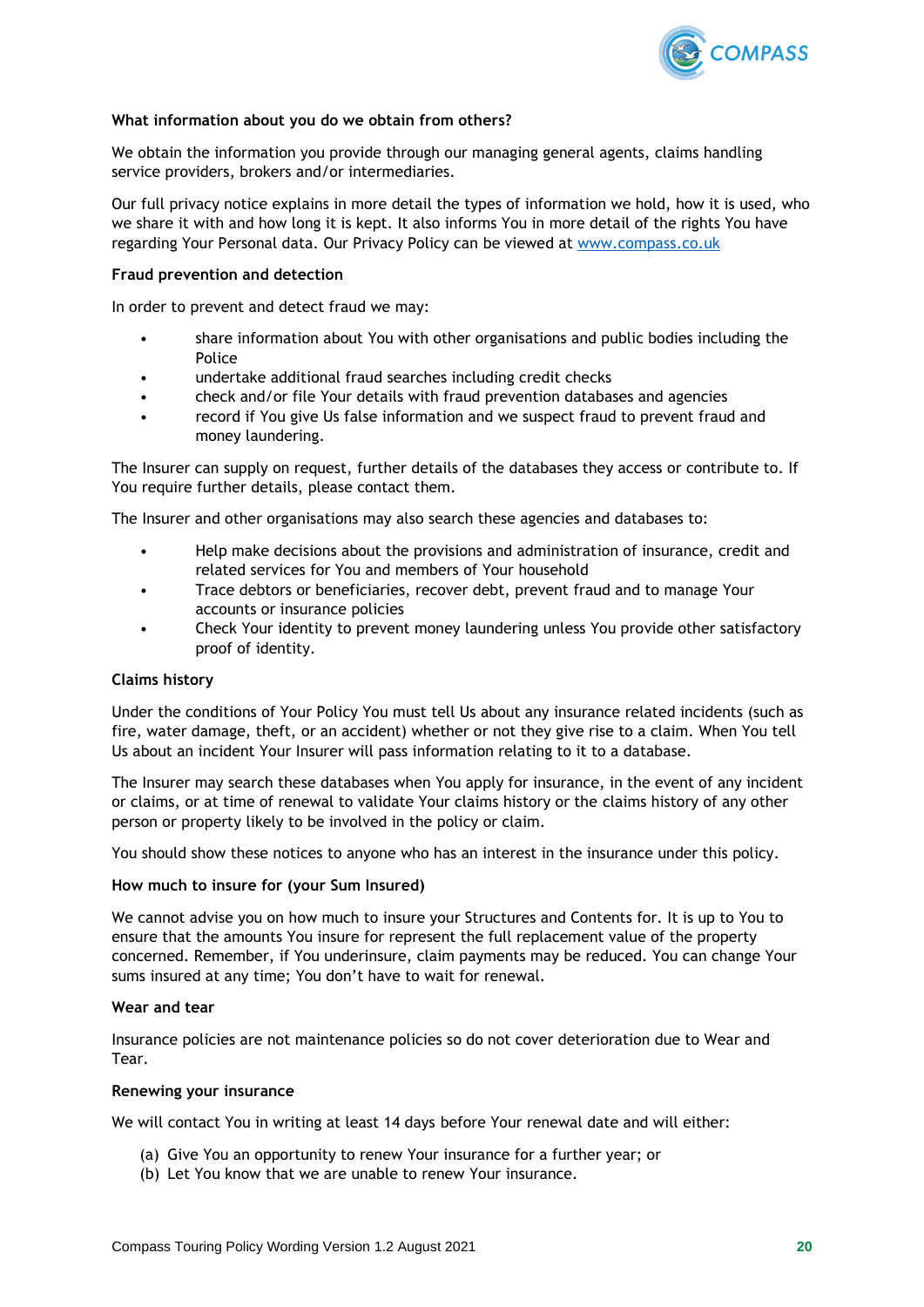

If we don't offer renewal, we will tell You why. Reasons may include:

- The insurance product is no longer available
- we reasonably suspect fraud
- your claims history is poor
- we have changed Our eligibility criteria
- you no longer meet Our eligibility criteria
- you have not taken reasonable care to provide complete and accurate answers to the questions we ask.

If we offer renewal we will:

- Tell you about any changes we're making to Your Policy terms and conditions
- Ask you to check this insurance continues to meet Your needs
- Ask you to check that the information we have is still correct; and
- Tell you next year's price and any changes from the price you paid the previous year. If You wish to make any changes at renewal, please call us on 0344 274 0277.

#### **Ensuring you have continuous cover**

If You are thinking of cancelling or not renewing with Us, make sure You can get the alternative cover You need before Your policy ends.

#### **Administration fees**

Any fees associated with the administration of Your policy will be outlined in Your schedule of insurance or our Terms of Business document.

#### **Use of language**

All communications relating to this contract will be in English.

#### **Telephone call charges and recording**

The cost of calls to 03 prefixed numbers are charged at national call rates (charges may vary dependent on Your network provider) and are usually included in inclusive minute plans from landlines and mobiles. For Our joint protection telephone calls may be recorded and/or monitored